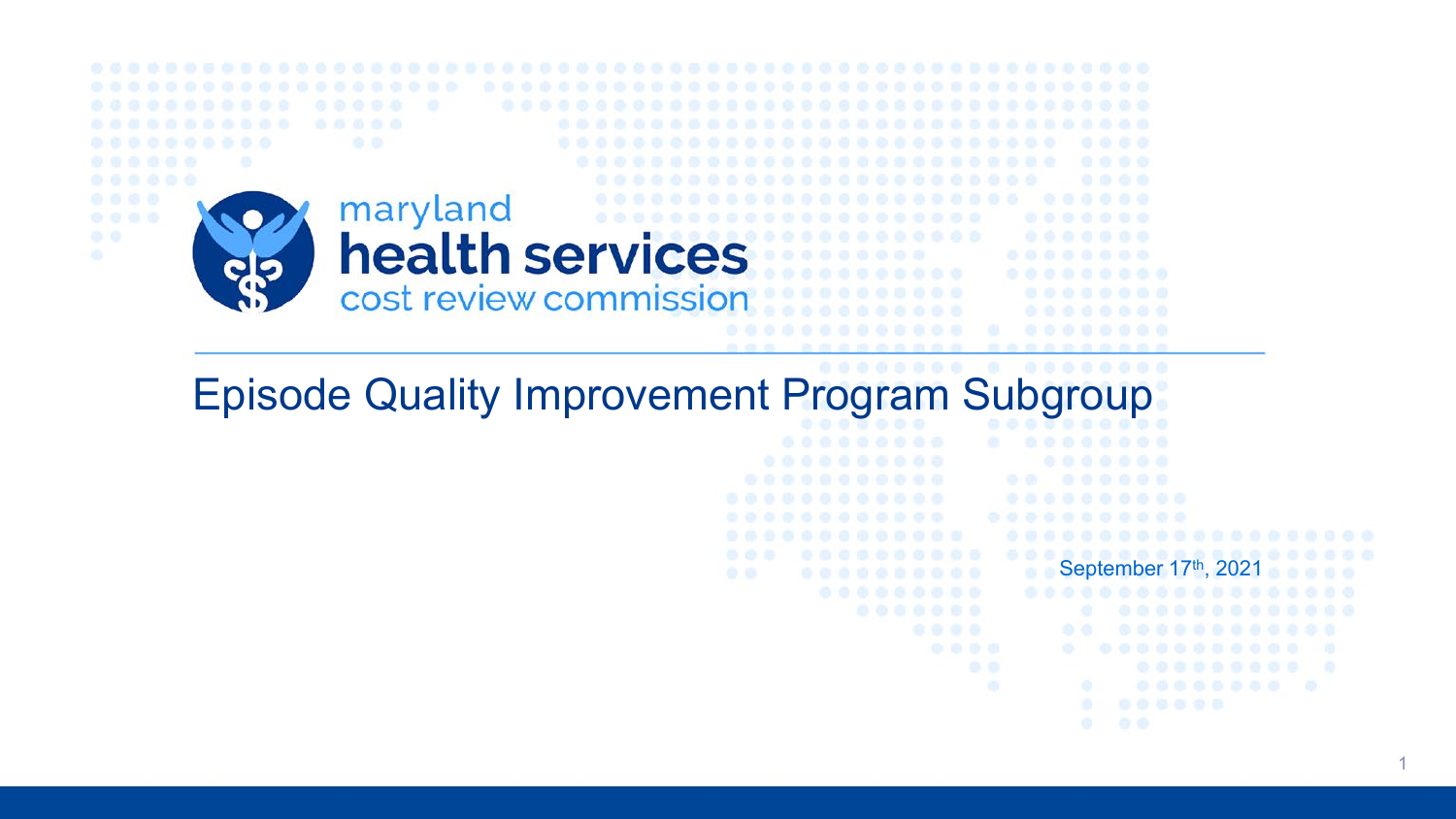#### Agenda for Today

- Enrollment Next Steps
- Care Partner Arrangement Walkthrough
- EQIP Episode Playbook: Navigating the Prometheus Episode Definitions
- Questions and Discussion

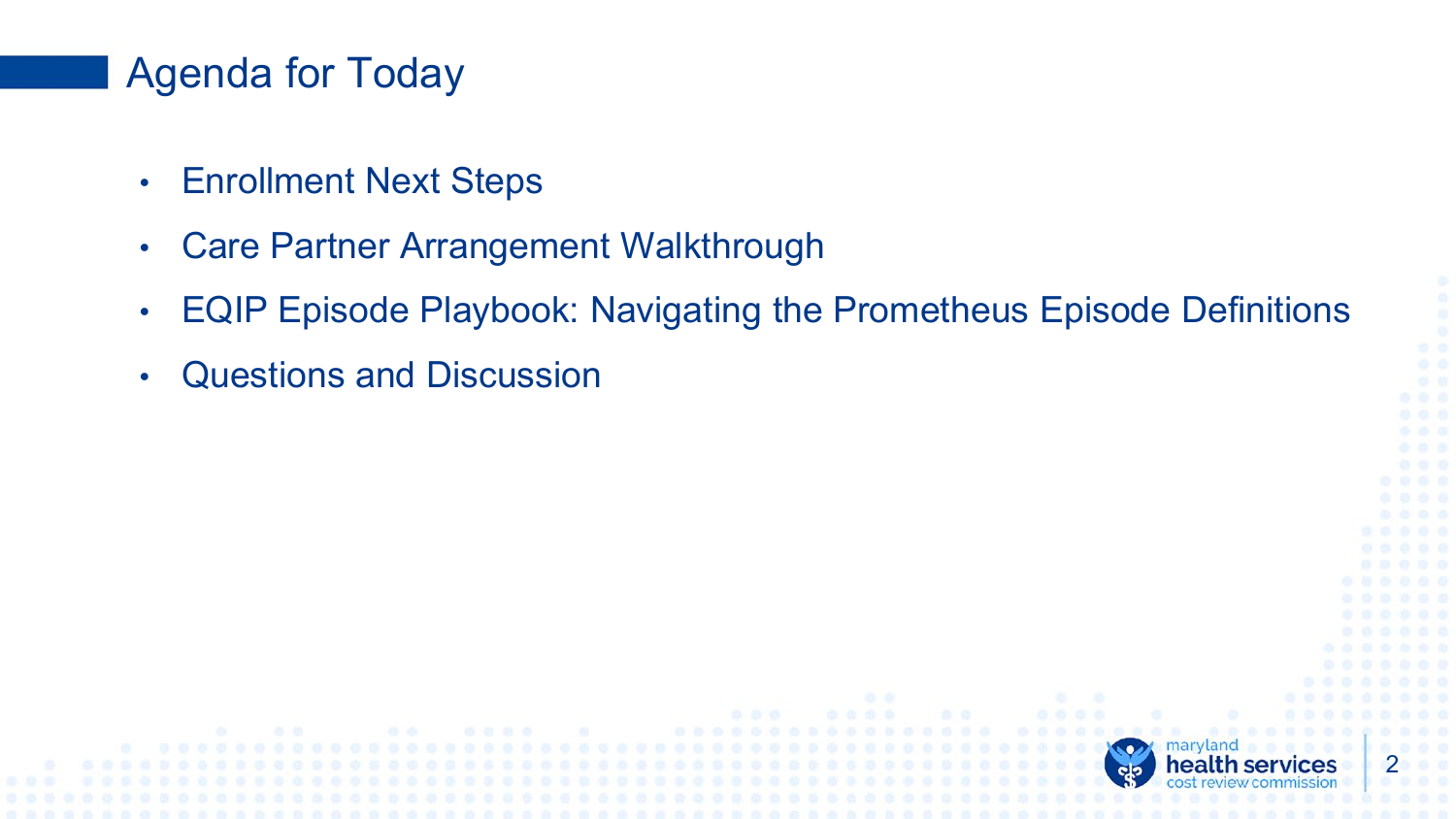

## Enrollment Next Steps

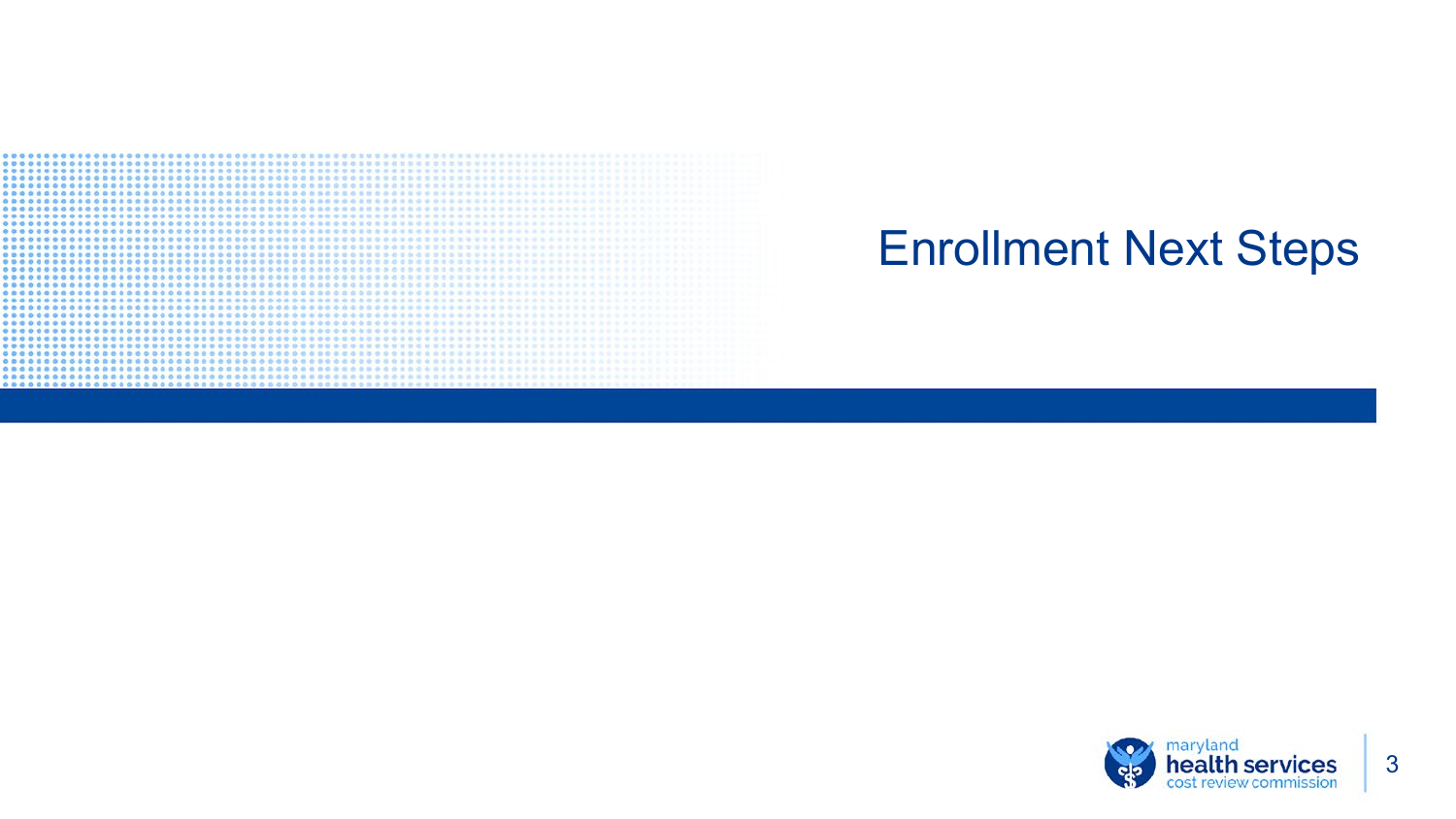#### EQIP Enrollment Process



September 1st, 2021

• Deadline for Submission of Care Partners in EEP for CMS vetting

#### September 2021

- EQIP Entities finalize their episode and intervention selection
- EQIP Entities may split or combine with others if their Care Partners were included in vetting to **CMS**

#### October 15th, 2021

- CMS Vetting Results are available in EEP
- Care Partner
- Arrangements Distributed

October – December 2021

• EQIP Entities follow-up with their Care Partners to ensure Arrangement signature

#### December 31<sup>st</sup>, 2021

- All Care Partners who signed their Arrangement will be determined 'enrolled'
- Care Partners who do not sign their Arrangements are removed from EQIP Entities for Performance

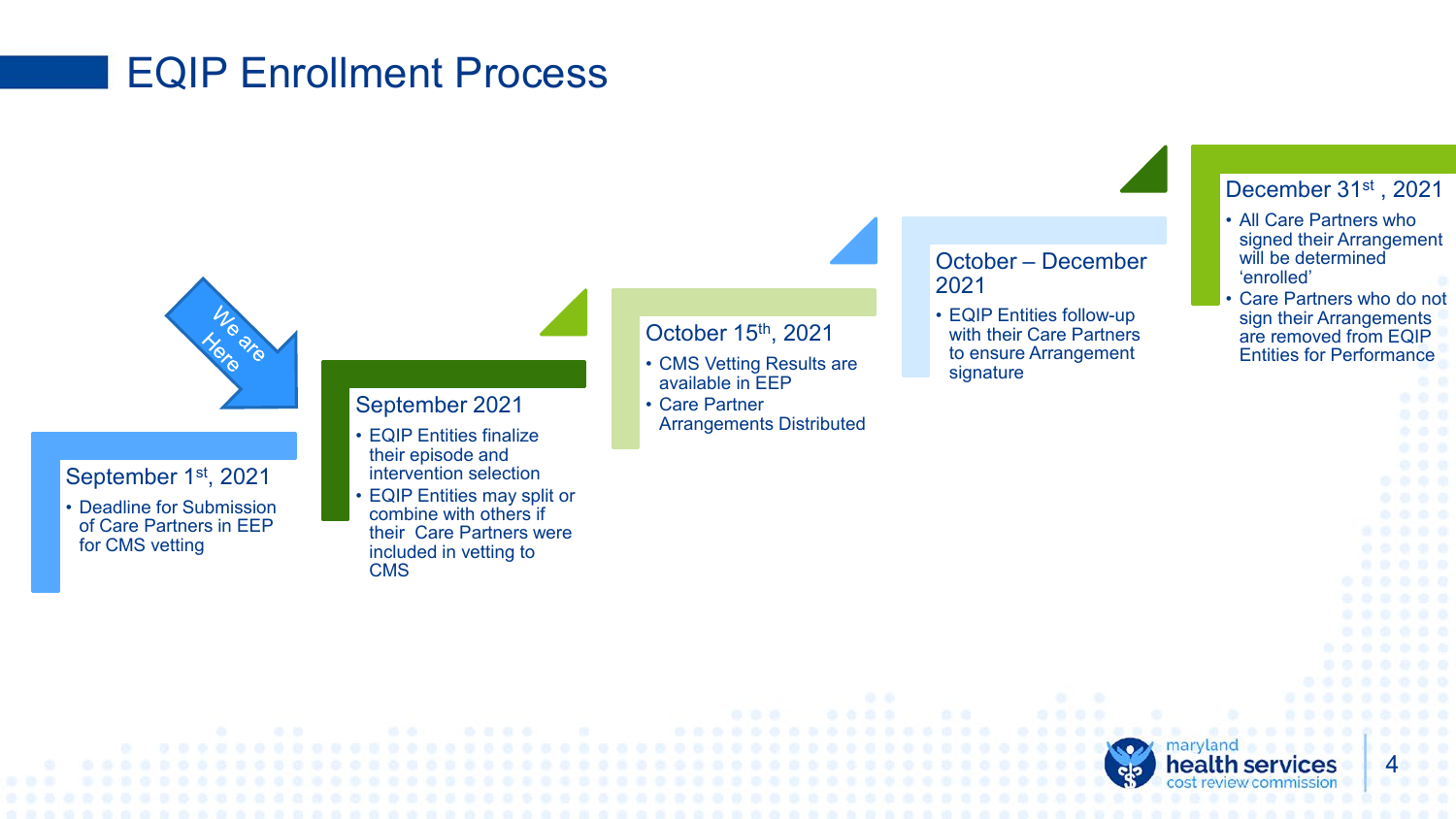#### September 2021 Enrollment Activities

- EQIP Entities finalize their episode and intervention selection
	- Selections will be considered final on 10/15 so that Care Partner Arrangements can be filled
- EQIP Entities may split or combine with others if their Care Partners were included in vetting to CMS – 10/15 Deadline
	- Care Partners may only be in one EQIP Entity
	- If a new Entity needs to be created, there will need to be a new lead Care Partner designated to create the Entity in EEP

#### • De-duplication of Care Partners across EQIP Entities is final as of today (9/17)

- If a Care Partner did not attest to a preference for one Entity and neither Entity claimed the Care Partner, the Care Partner will be assigned to the smallest volume Entity
- EQIP Entities should adjust their Care Partner lists in the EEP dashboard accordingly, please reach out to [EQIP@crisphealth.org](mailto:EQIP@crisphealth.org) if you have questions or issues

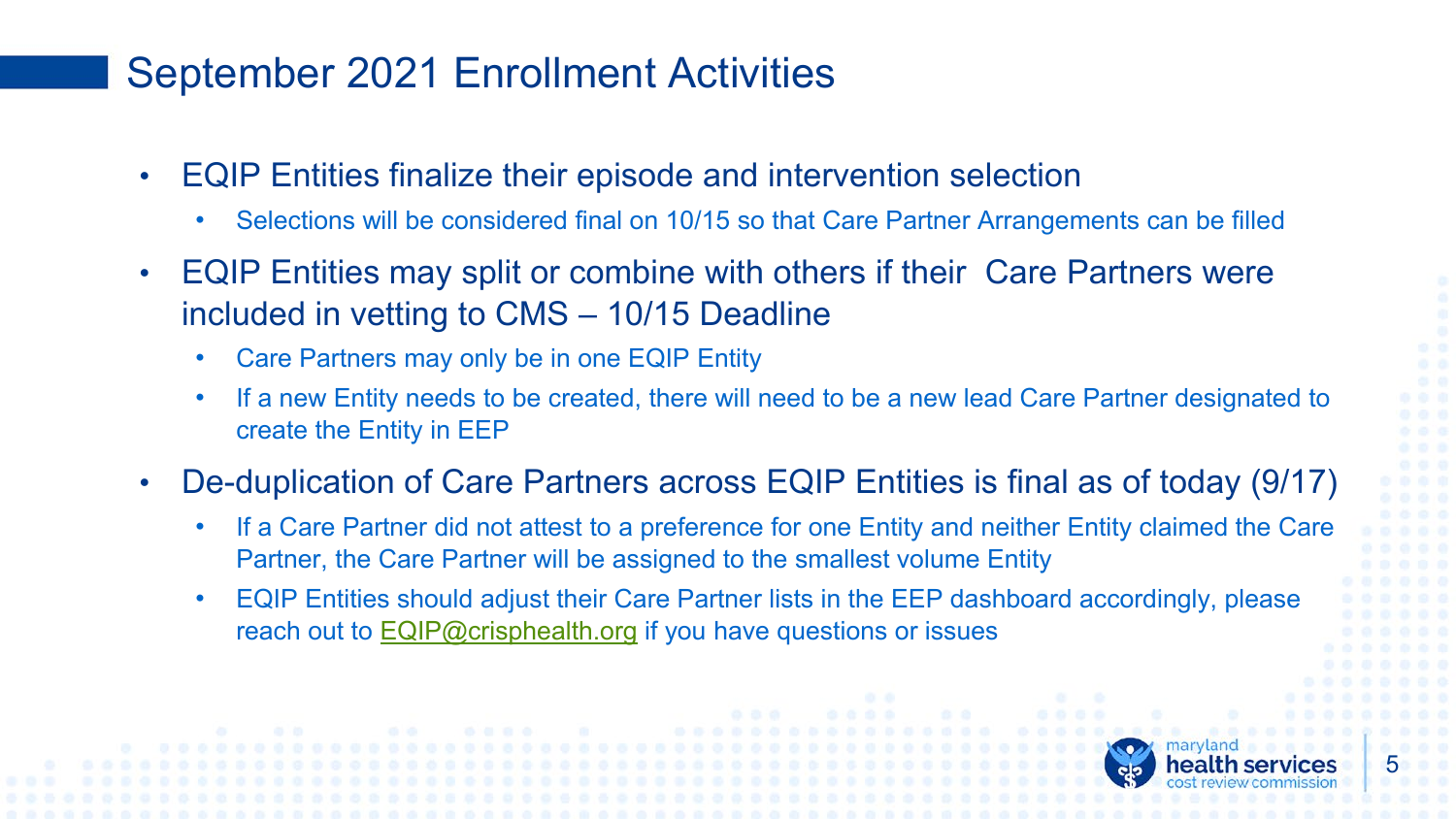#### Episode and Intervention Selection

- Episode and intervention selections for each EQIP entity will be considered as final in EEP as of 10/15/21
- For episode selection:
	- EQIP Entities should have received an NPI-specific breakdown of costs per clinical episode category based on EEP submission of Care Partners
	- Further detail on variation in episodes, potentially avoidable costs and other relevant reports will be provided to interested EQIP Entities, reach out to [EQIP@crisphealth.org](mailto:EQIP@crisphealth.org)
- For intervention selection:
	- Only one intervention category needs to be selected for each clinical episode category
	- EQIP Entities are expected to keep record of the interventions, but no further submission is necessary into EEP or to CMS

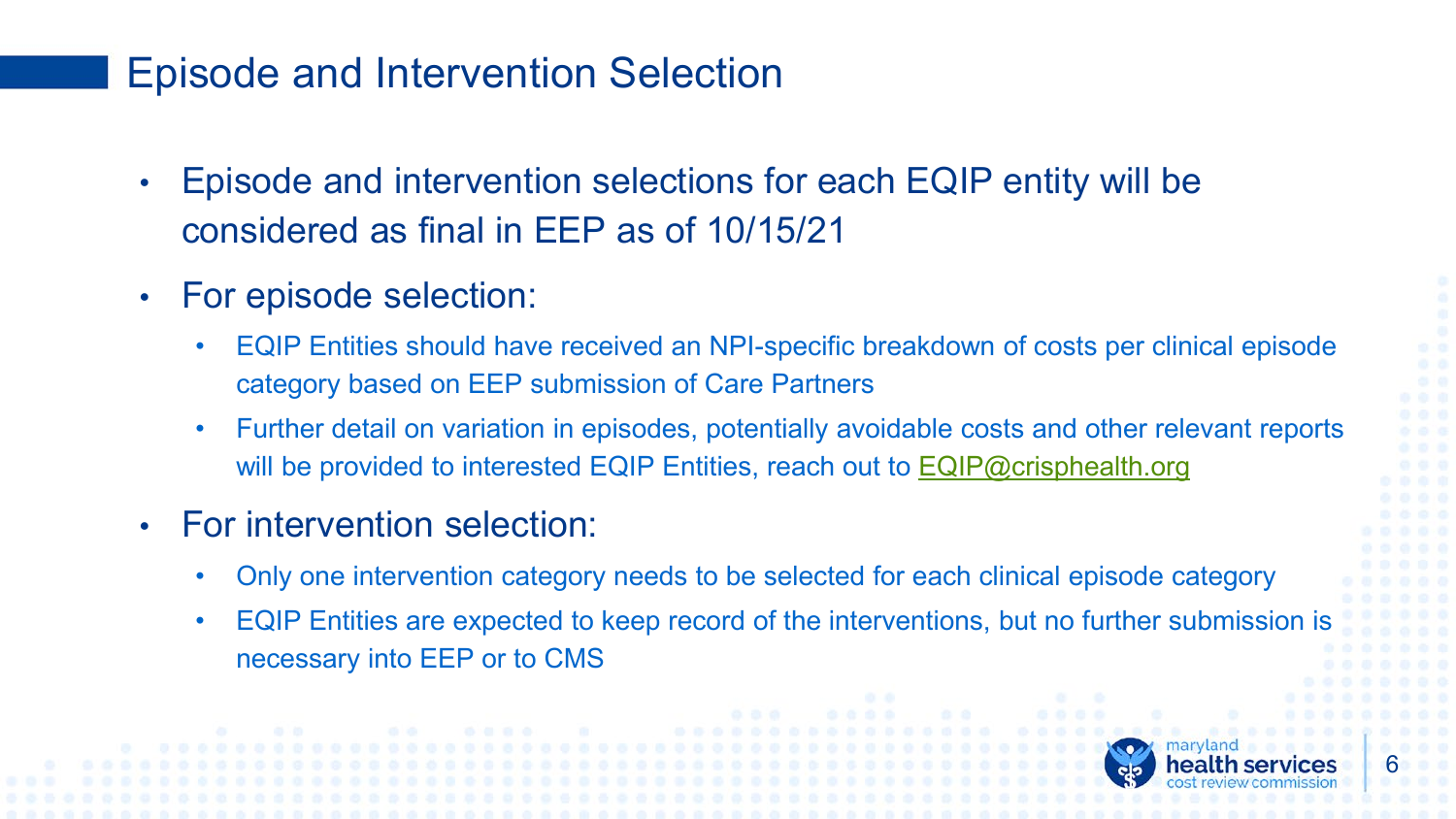#### Care Partner Arrangements

- As per the State and UMMC's Agreement with CMS, Incentive Payments may not be distributed to an "individual or entity other than a Care Partner with whom the Hospital has a fully executed written Care Partner Arrangement."
- For EQIP, the HSCRC has written a standardized Care Partner Arrangement **required for all Care Partners intending to participate in an EQIP Entity**
	- All Care Partners who pass vetting and are not removed from the Care Partner dashboard in EEP prior to October 8th, 2021\* will have an Arrangement generated to digitally sign
	- Care Partners will have the opportunity to sign their Care Partner Arrangement through December 31st , 2021.
	- Care Partners who fail to sign prior to the start of the performance year will be removed from the EQIP Entity and will not be certified to CMS as participating in an AAPM.
	- \*This timeline is dependent on when CMS returns results of vetting and the HSCRC will communicate any delays or changes to Lead Care Partners and Administrative Proxies.

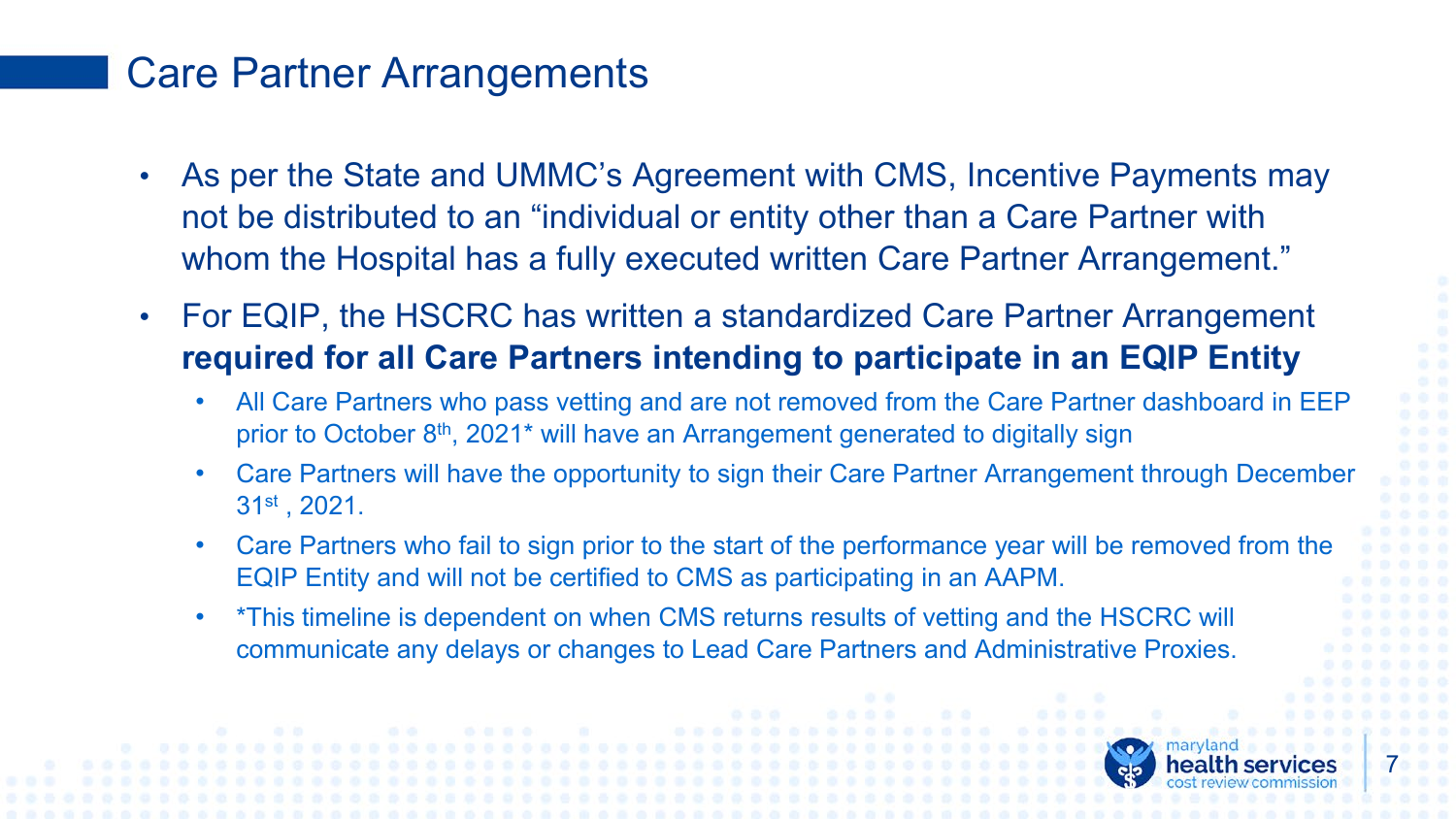## Selected Care Partner Arrangement Sections

- Introduction and Overview
	- Outlines the purpose of EQIP and its legal structure under the Care Redesign Program
	- Will include EQIP Entity's name and Clinical Episode Categories for participation
- Care Partner Eligibility
	- Care Partner shall meet requirements of 42 CFR 424.500 et seq., including having a valid and active National Provider Identifier (NPI) and reporting all changes to enrollment information to CMS consistent with 42 CFR 424.516.
	- Utilization of certified, electronic health (medical) records (CEHRT) and CRISP is required.
	- Other standards for enrollment and participation.
- CRP Entity Responsibilities University of Maryland Medical Center
	- Limited to administration only, no access to proprietary data
	- No other contractual agreement with UMMC Required

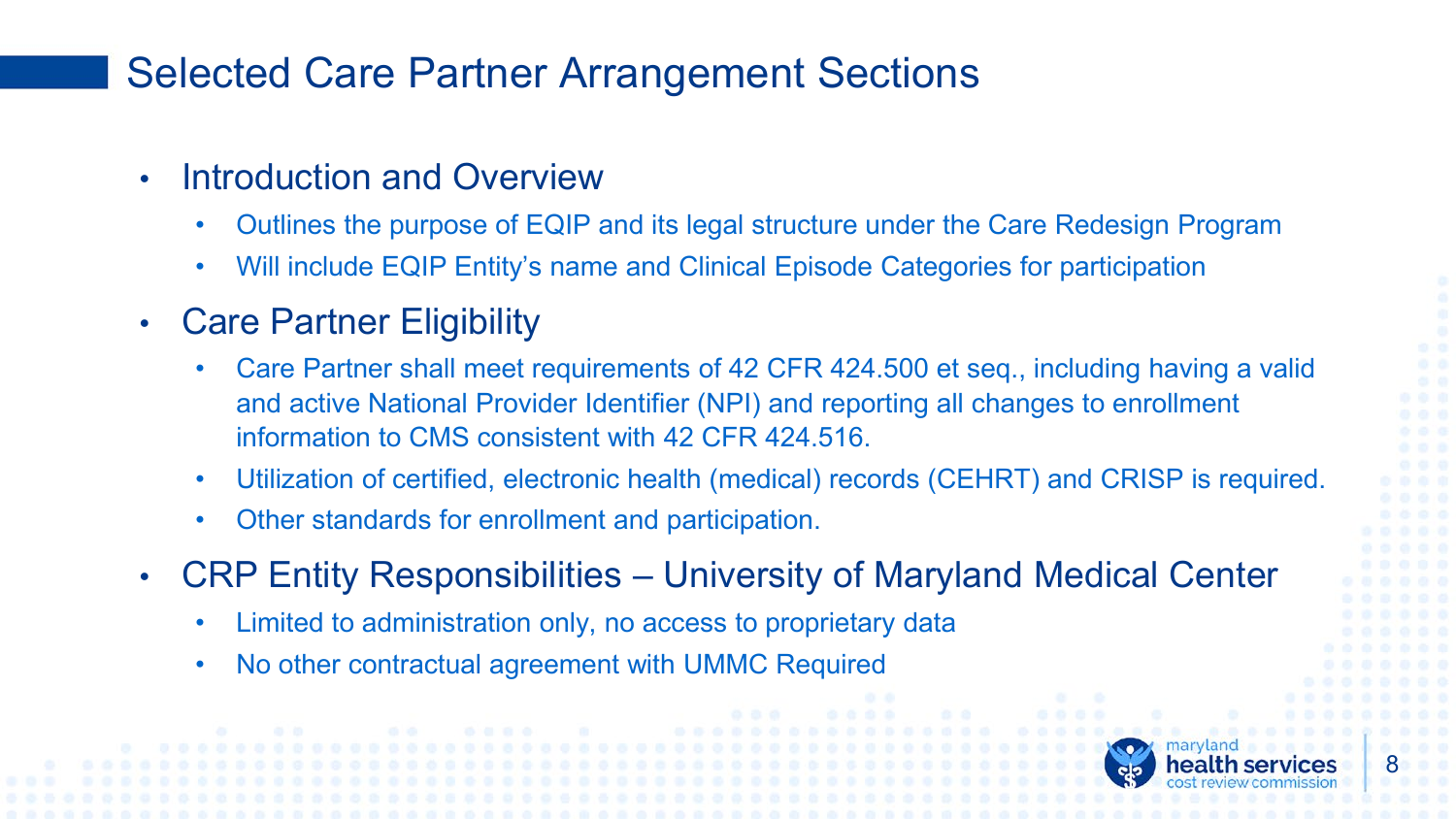### Selected Care Partner Arrangement Sections

- EQIP Incentive Payments
	- Includes payment remission recipient and the EQIP Entity's intervention selections
	- Distribution of payments, agreement to EQIP methodology outlined in User Guide, 25% stop-gain
- Dissavings Accountability Dissavings offset year over year and EQIP Entity removal for two consecutive years of dissavings
- Quality Accountability Probation for performance under the  $20<sup>th</sup>$  percentile benchmark statewide and EQIP Entity removal for two consecutive years on probation
- Care Partner Integrity There will be no change in the Care Partner's discretion as a provider and Care Partners will provide direction on their care team and patients.

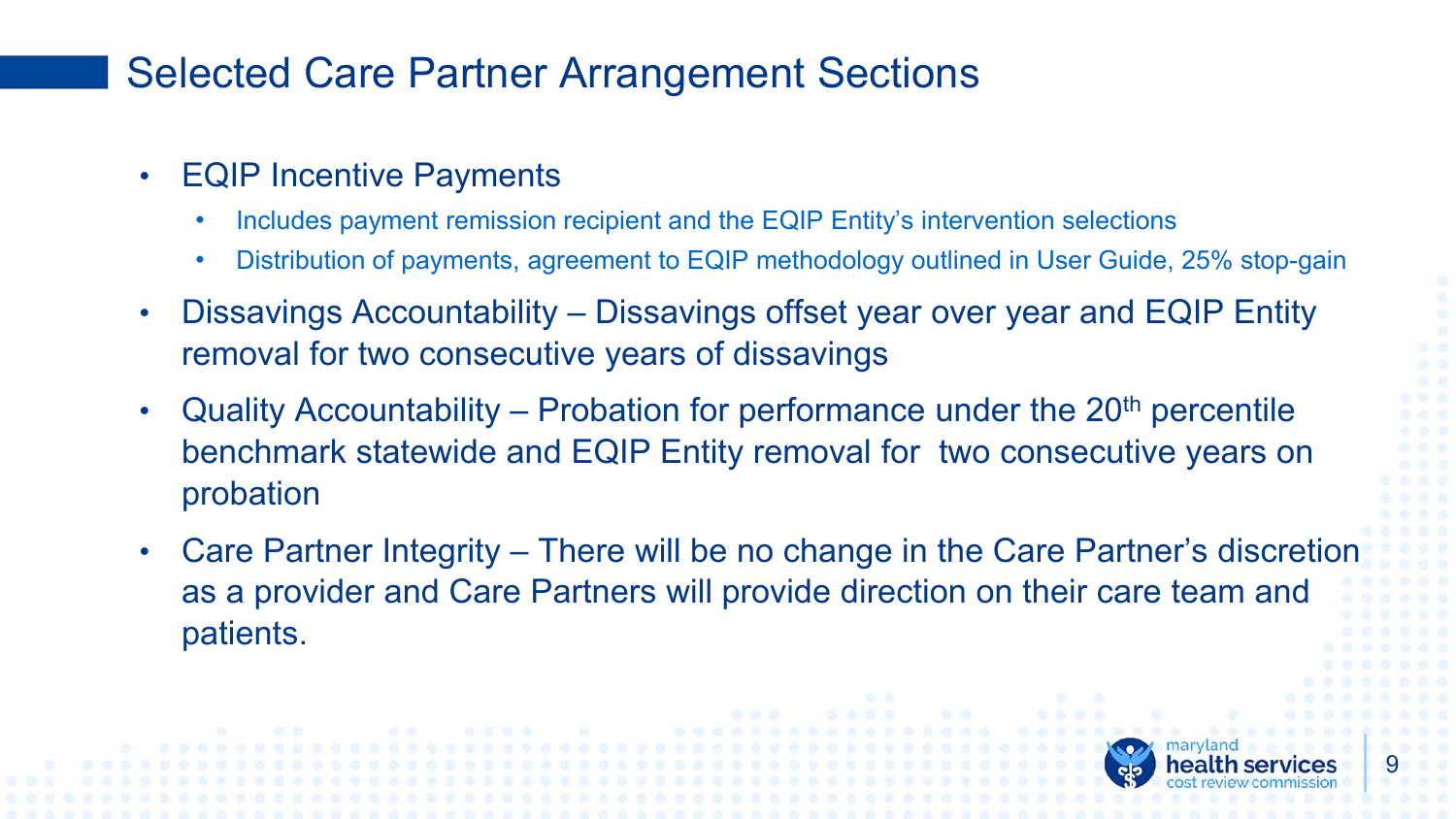#### Section: Patient Rights

- Maryland Medicare Beneficiaries have the right to Medically Necessary services made available by their Care Partners.
- Maryland Medicare Beneficiaries and their assignees can appeal claims determinations in accordance with 42 CFR part 405.
- Care Partners cannot avoid treating "at risk beneficiaries" (as defined at 42 CFR §425.20) or to target certain beneficiaries for any reason that could compromise the integrity of the CRP, the Maryland TCOC Model, the Medicare Program or other federal health programs, or the safety of Medicare beneficiaries.
- Care Partners cannot include CRP Interventions that discourage medically necessary services in the most appropriate setting.

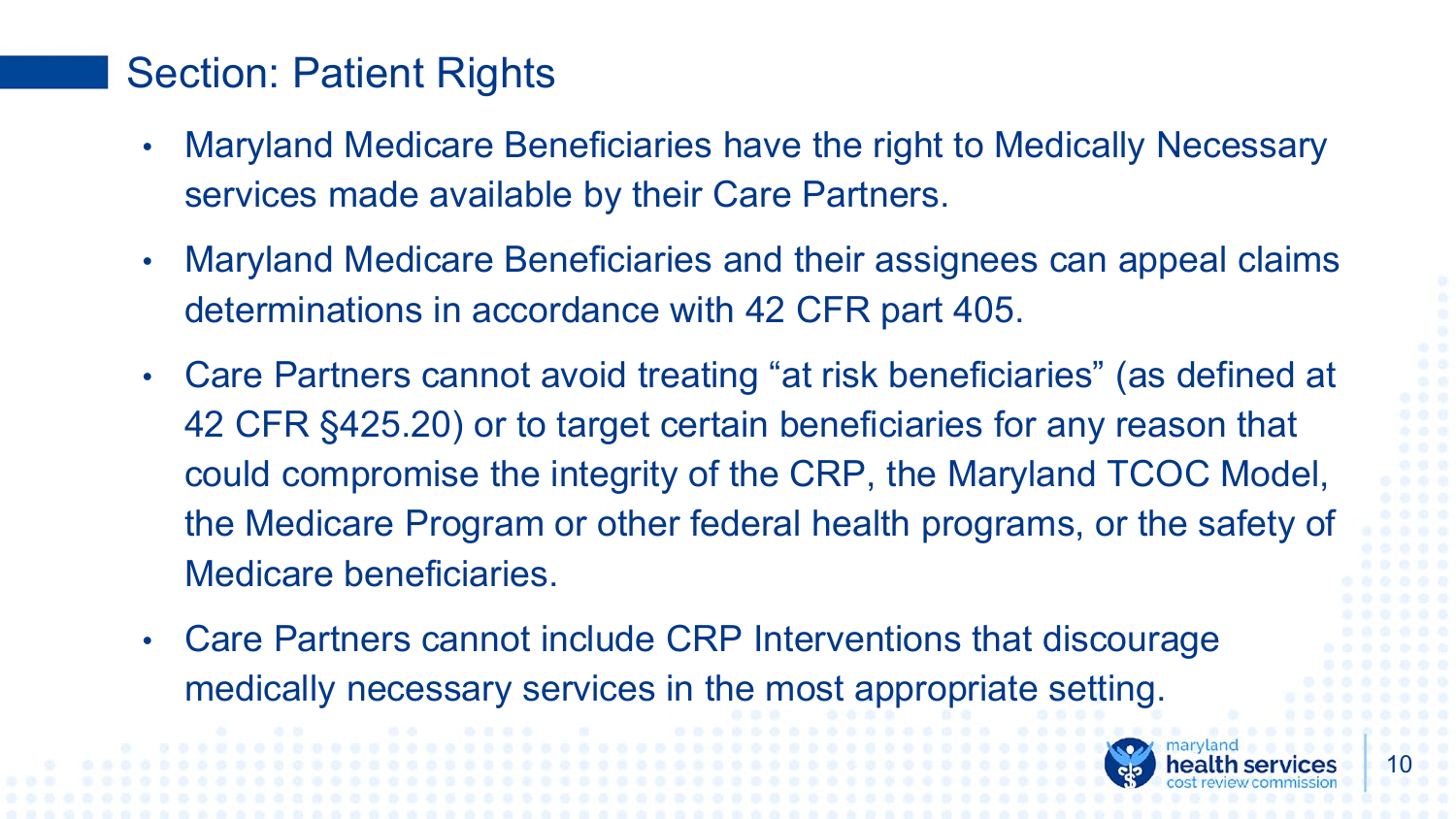#### Section: Beneficiary Choice and Notice

- Care Partners cannot obstruct the choice of Maryland Medicare Beneficiaries to obtain health services from providers outside from the participating hospital or its Care Partners.
- Medicare beneficiaries receiving care from the EQIP Care Partner will be given notice stating that the Care Partner, the EQIP Entity and its medical staff are participating in EQIP.
- EQIP does not allow beneficiaries to "opt out" of the payment methodology. These notices may be requested by the HSCRC for verification and compliance purposes.

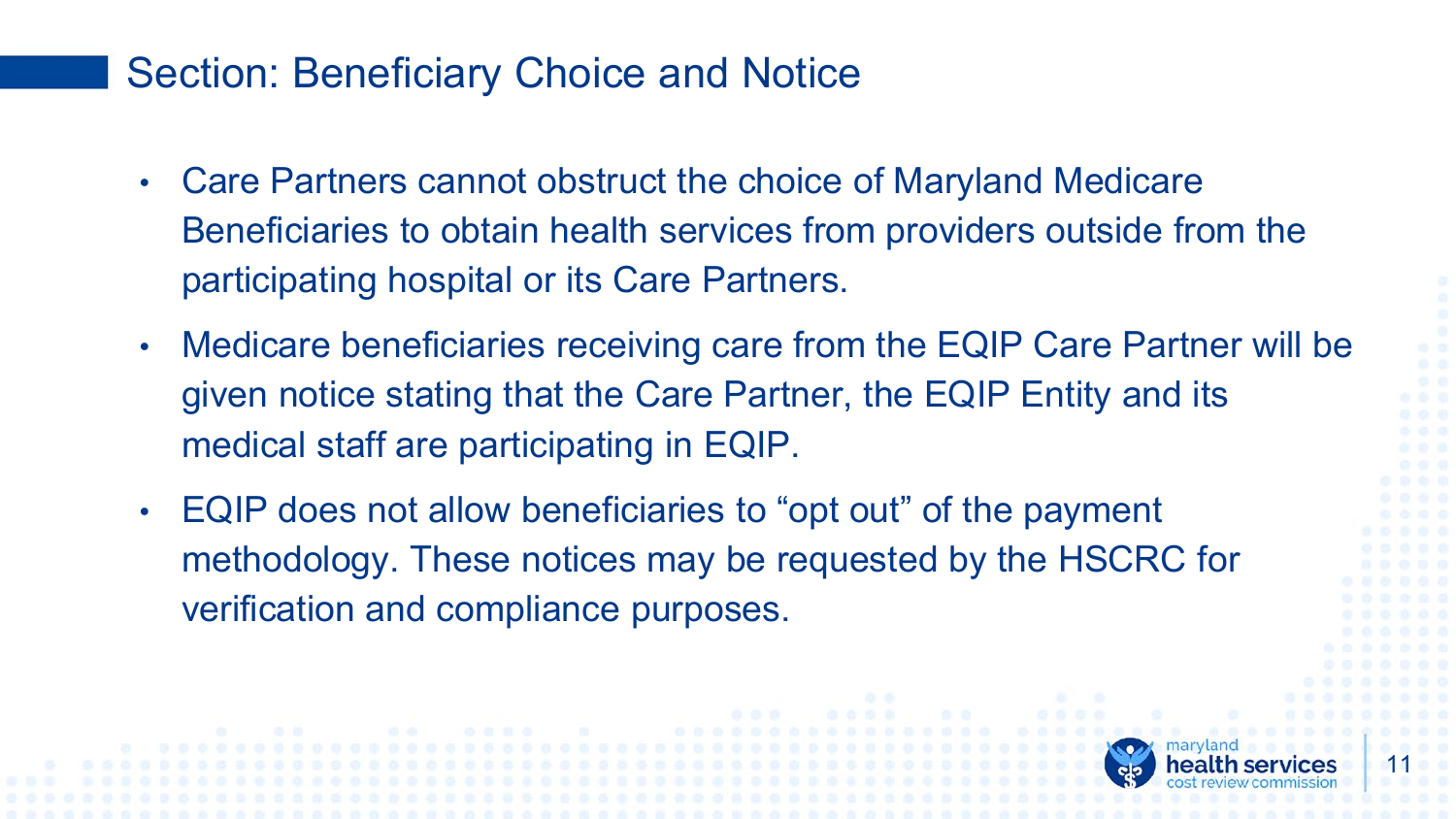### Section: Care Redesign Program Committee

- The State and HSCRC will work with the CRP Entity, the University of Maryland Medical Center, to maintain a Care Redesign Program Committee that ensures compliance with the Care Redesign Program requirements.
- "The Care Redesign Program Committee will:
	- Provide oversight on the implementation of the care redesign and quality improvement components of the Care Redesign Program(s), including options for the EQIP Entity's selection of Care Redesign Interventions,
	- Provide a forum for sharing ideas, identifying problems, and developing solutions,
	- Offer feedback to the internal program framework and leadership to ensure the integrity of and opportunity for success of the Care Redesign Program(s), and,
	- Monitor participation in the Care Redesign Program(s) to ensure compliance with applicable requirements of the participant hospital's GBR Agreement and the All-Payer Model."
- All Care Partners and EQIP Entities in EQIP are invited to participate in the Care Redesign Program Committee meetings, which will effectively take place during this subgroup

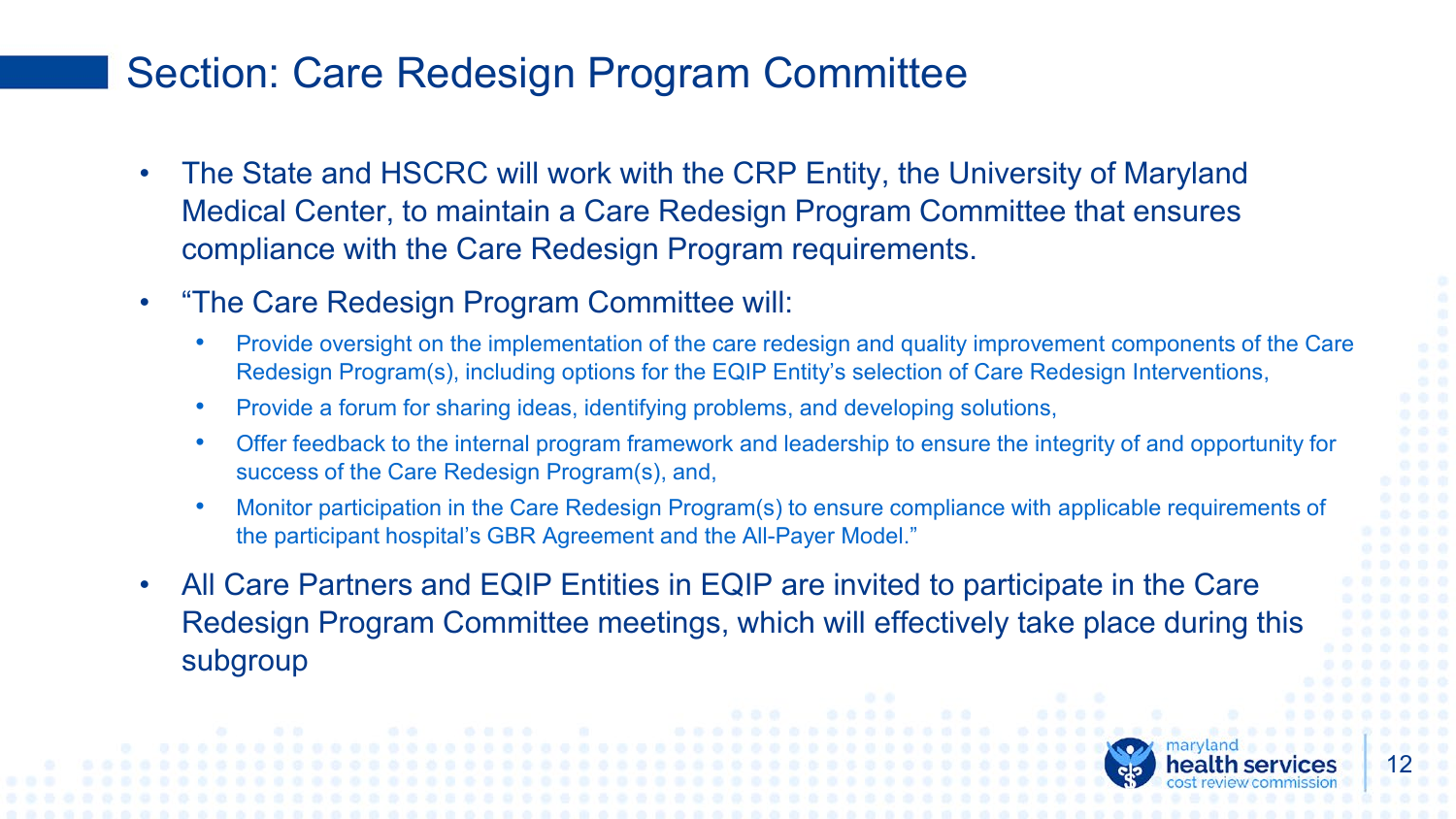### Selected Care Partner Arrangement Sections

- State Reporting Requirements to CMS
	- To ensure that then State can satisfy its obligations to CMS, you, your employees and contractors may be required to provide data and sufficient access to records upon request.
	- At this time, EEP is designed to intake all reporting required for the program, any additional requests would be ad-hoc.
- Program Integrity
	- State or CMS oversight of the program may result in the imposition of a Performance Improvement Plan (PIP) or corrective action plan for your EQIP Entity.
	- The CRP Entity and State will collectively terminate this Care Partner Arrangement as required by CMS or the State if CMS or the State determines that the Care Partner has breached the arrangement, failed to comply with a PIP, threatened the health or safety of a Medicare beneficiary or other patient or are subject to federal or state corrective actions

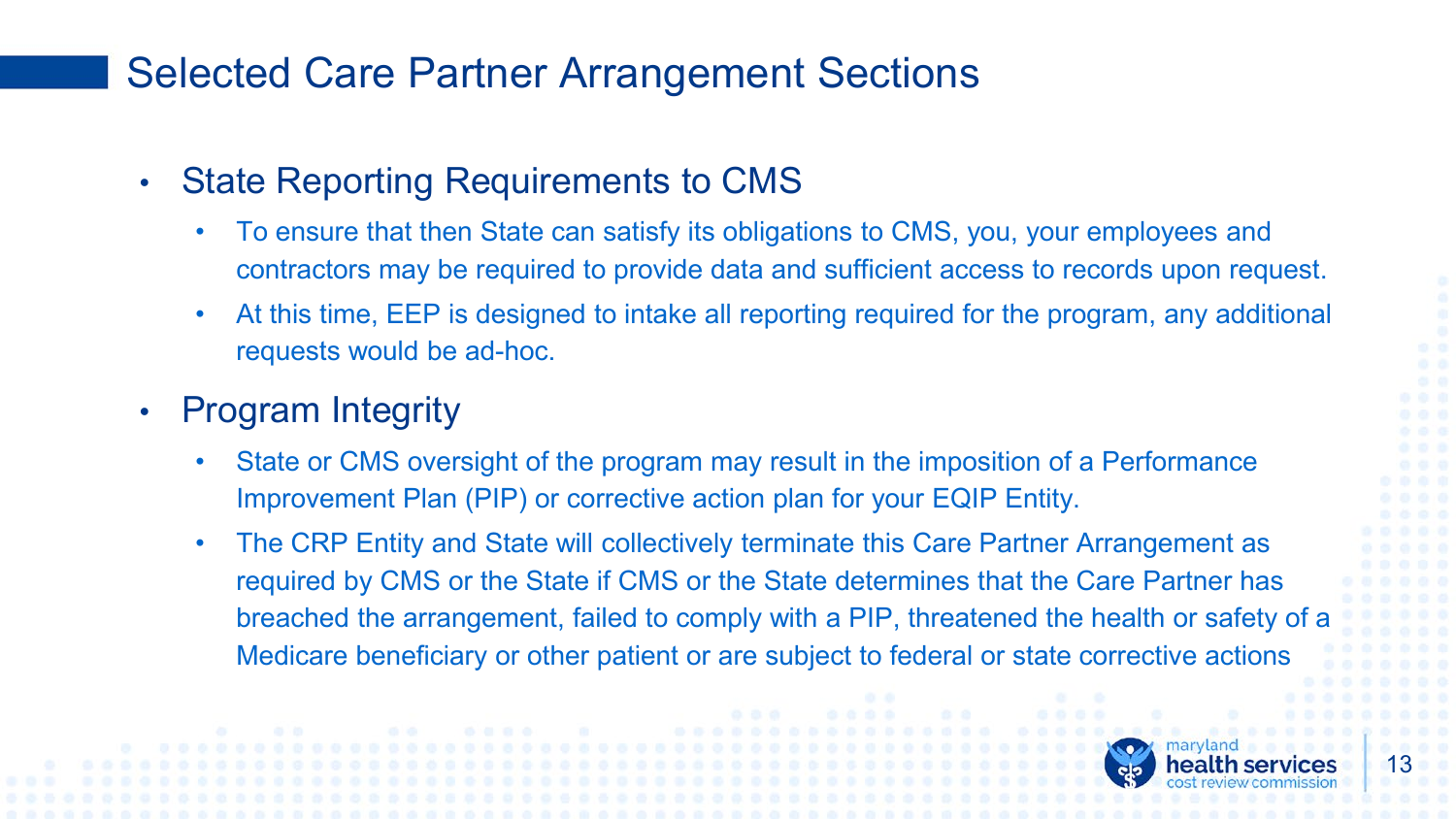### Care Partner Arrangement Signature Process

- Each individual Care Partner who passes CMS vetting and remains on the EQIP Entity's Care Partner List will be required to sign an EQIP Care Partner Arrangement by December 31st, 2021
	- Arrangements will be emailed directly to each Care Partner from UMMC, with administrative proxies cc'd
	- No further follow-up will be done with Care Partners directly from UMMC
	- EQIP Entities and their administrative proxies will be able to track which Care Partners have signed their Agreements in EEP, based on UMMC reporting
	- All follow-up and reminders will flow through EQIP Entities and their administrative proxies
- Questions about the Care Partner Arrangement and process can be sent to [EQIP@crisphealth.org](mailto:EQIP@crisphealth.org)

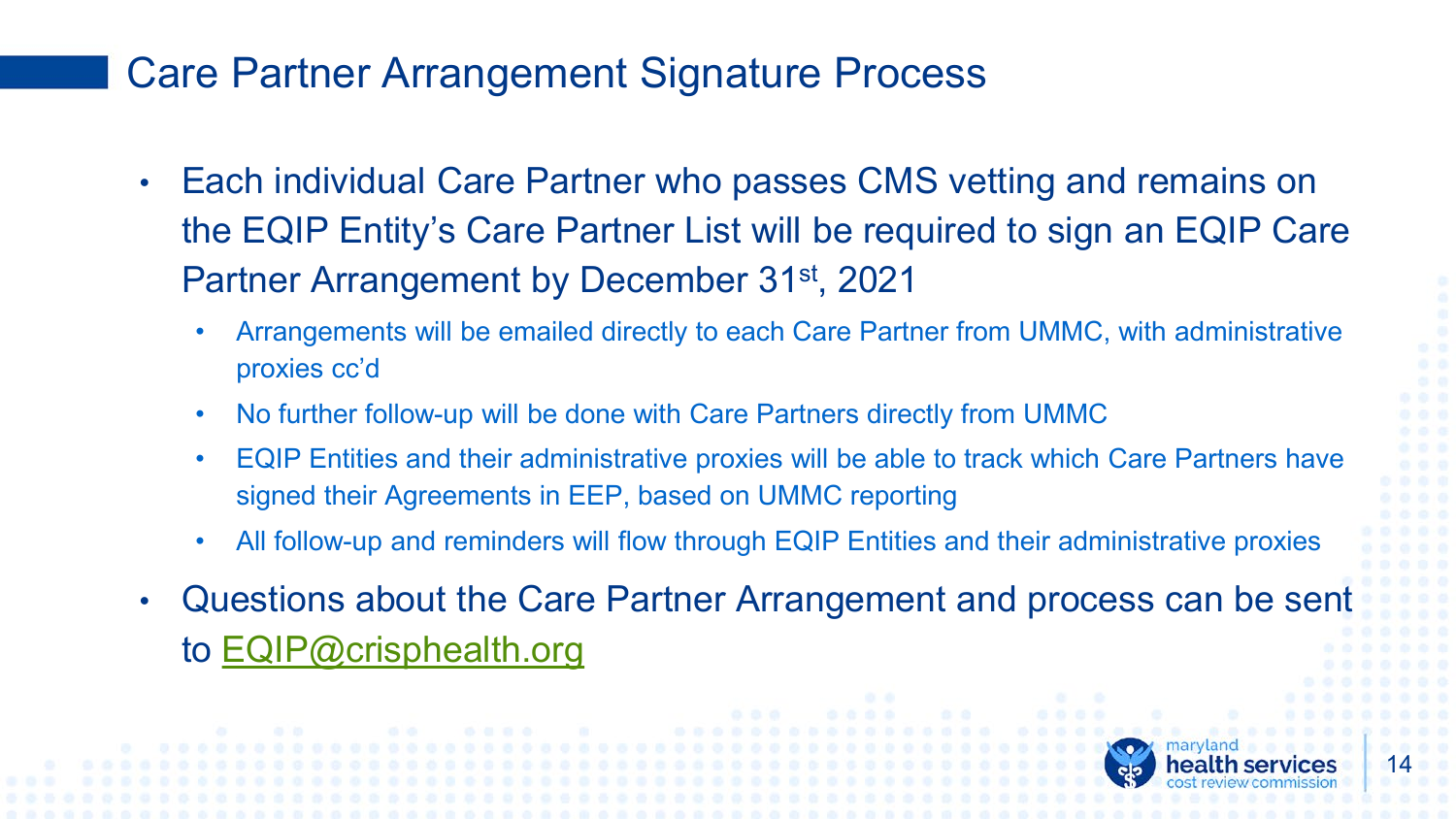#### Data and Analytics

- HSCRC and CRISP are working to develop reporting within EEP to inform participants of performance analytics, program summaries and opportunity
- Planned areas of detail include NPI-specific views of:
	- Unplanned Admissions
	- Place of service Where the trigger procedure was performed
	- Type of service Where the spending is within the episode pre- and post-trigger windows
	- Opportunity summary and complication rates includes analysis of avoidable complication spend and type
- Detailed claims will be available for download
- Expected go-live is 3/31/21, for performance year reporting

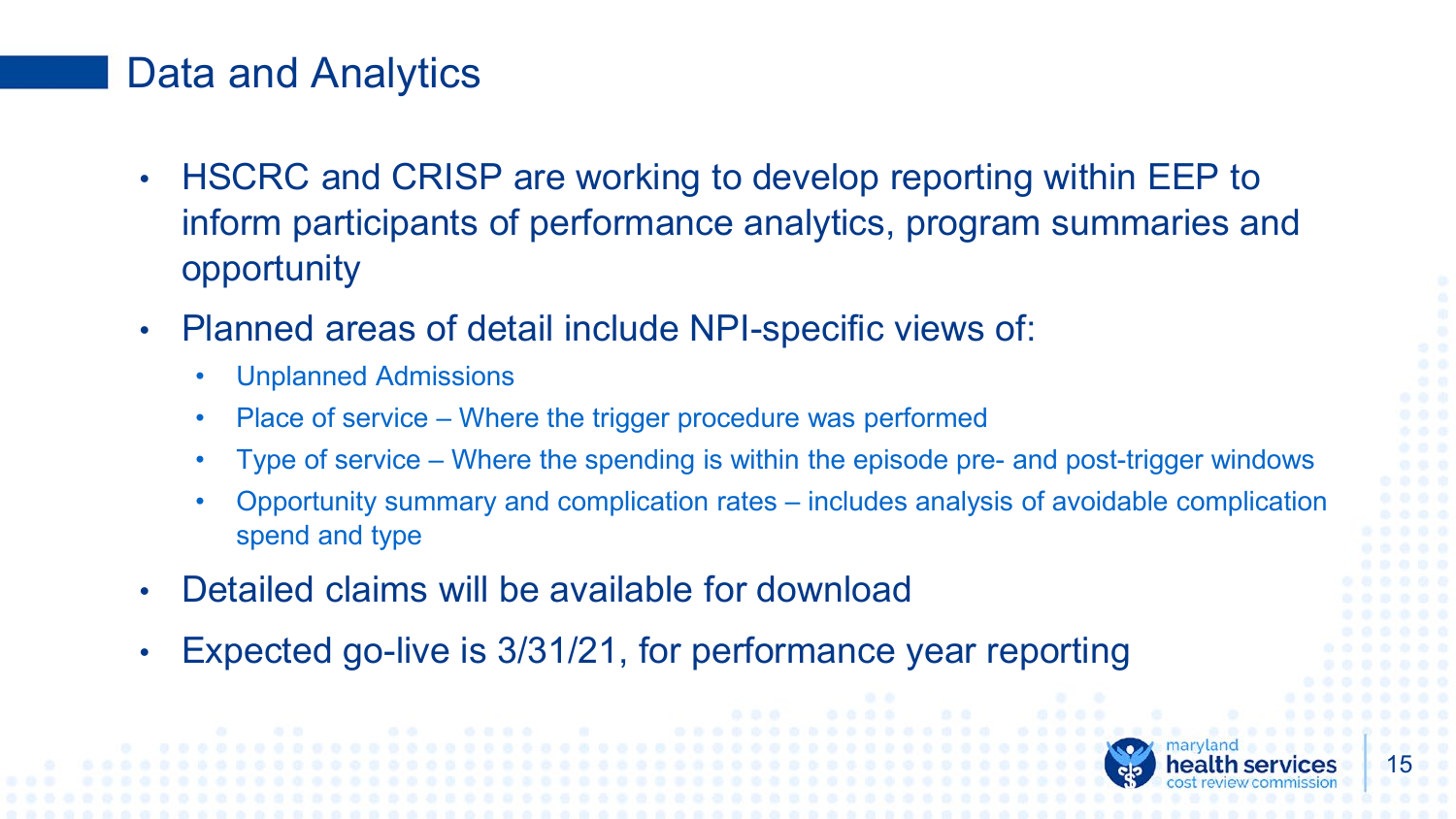# ,,,,,,,,,,,,,,,,,,,,,,,,,,,,,,,,,,,,, ...................................... ............................... ...............................

# EQIP Episode Playbook

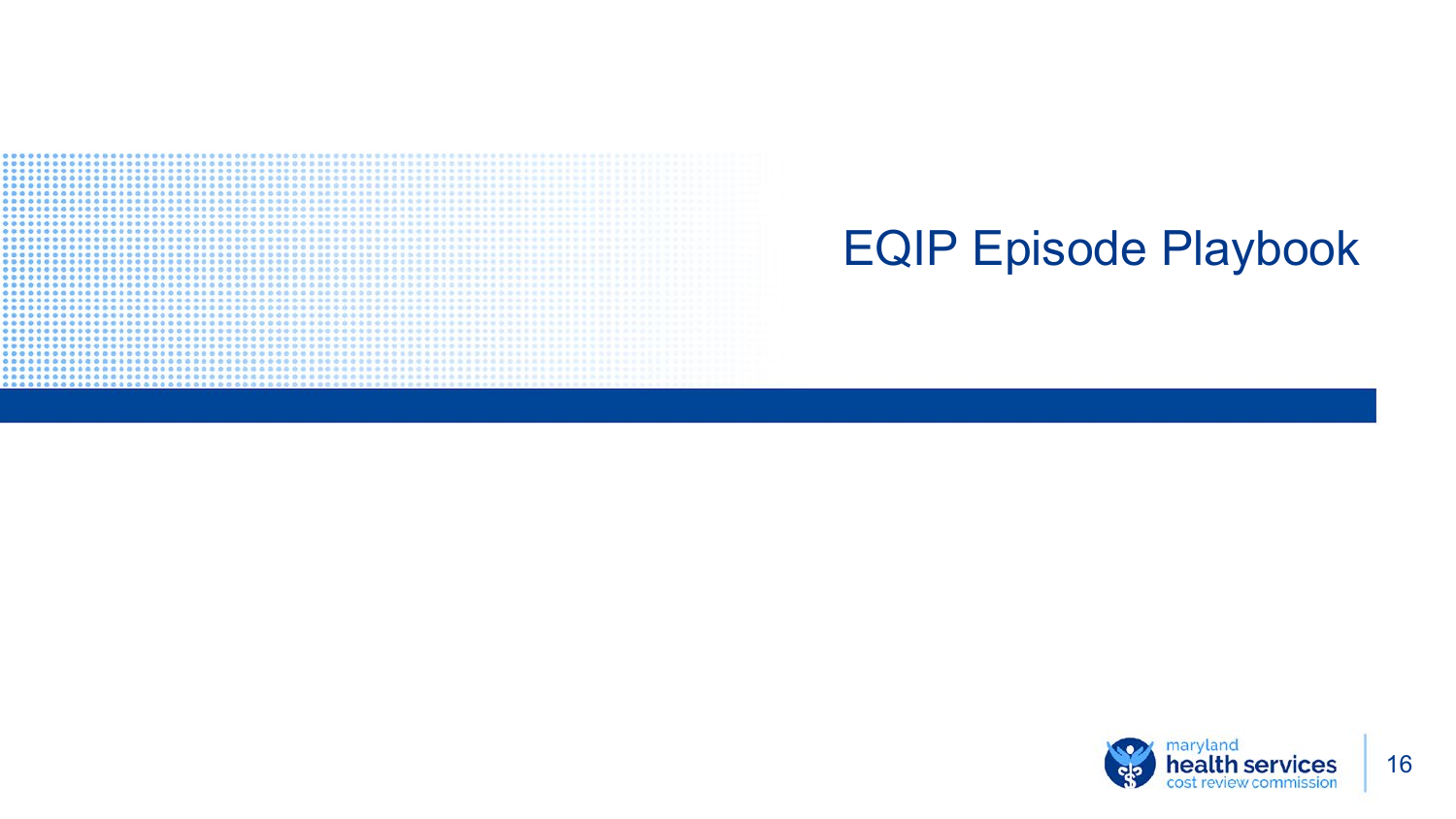## EQIP Episode Playbook

- Prometheus Episodes are only created when claims for health services contain specific codes to trigger episodes and then assign 'relevant' episode costs
- HSCRC staff developed summaries for all 15 episodes in performance year one, which indicate:
	- 'Trigger' codes that initiate an episode
	- 'Trigger Diagnosis' codes, which must be on a triggering claim to confirm
	- 'Relevant Diagnosis' codes that flag claims relevant to be included in episode costs
	- 'Relevant Procedure' codes that flag claims relevant to be included in episode costs
	- 'Complication' codes that flag claims for insights on complications and potentially avoidable events

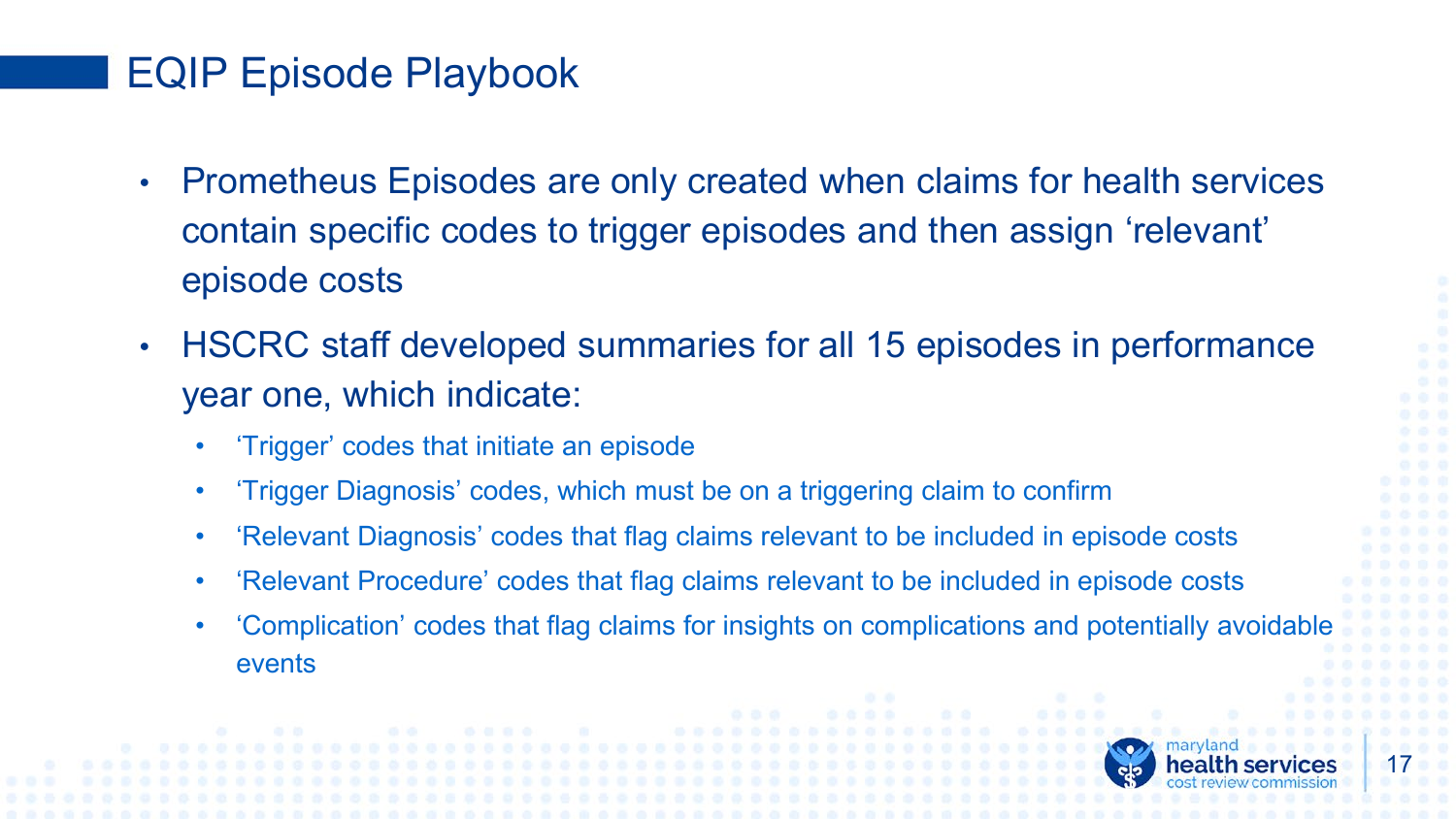# EXAMPLE: Hip Replacement & Hip Revision (HIPRPL)

The Hip Replacement & Hip Revision Episode evaluates services that are typical/routine for the expected care for hip replacement & hip revision, and services that are related to associated complications. Patients are defined as those with a primary procedure code of Hip Replacement or Hip Revision on an inpatient stay service or a trigger procedure code in any position on an outpatient facility/professional service, along with a qualifying diagnosis code. If the Hip Replacement/Hip Revision occurs during the time window of a Hip/Pelvic Fracture episode, the Hip Replacement/Hip Revision is related to the Hip/Pelvic Fracture as typical care at the patient level.

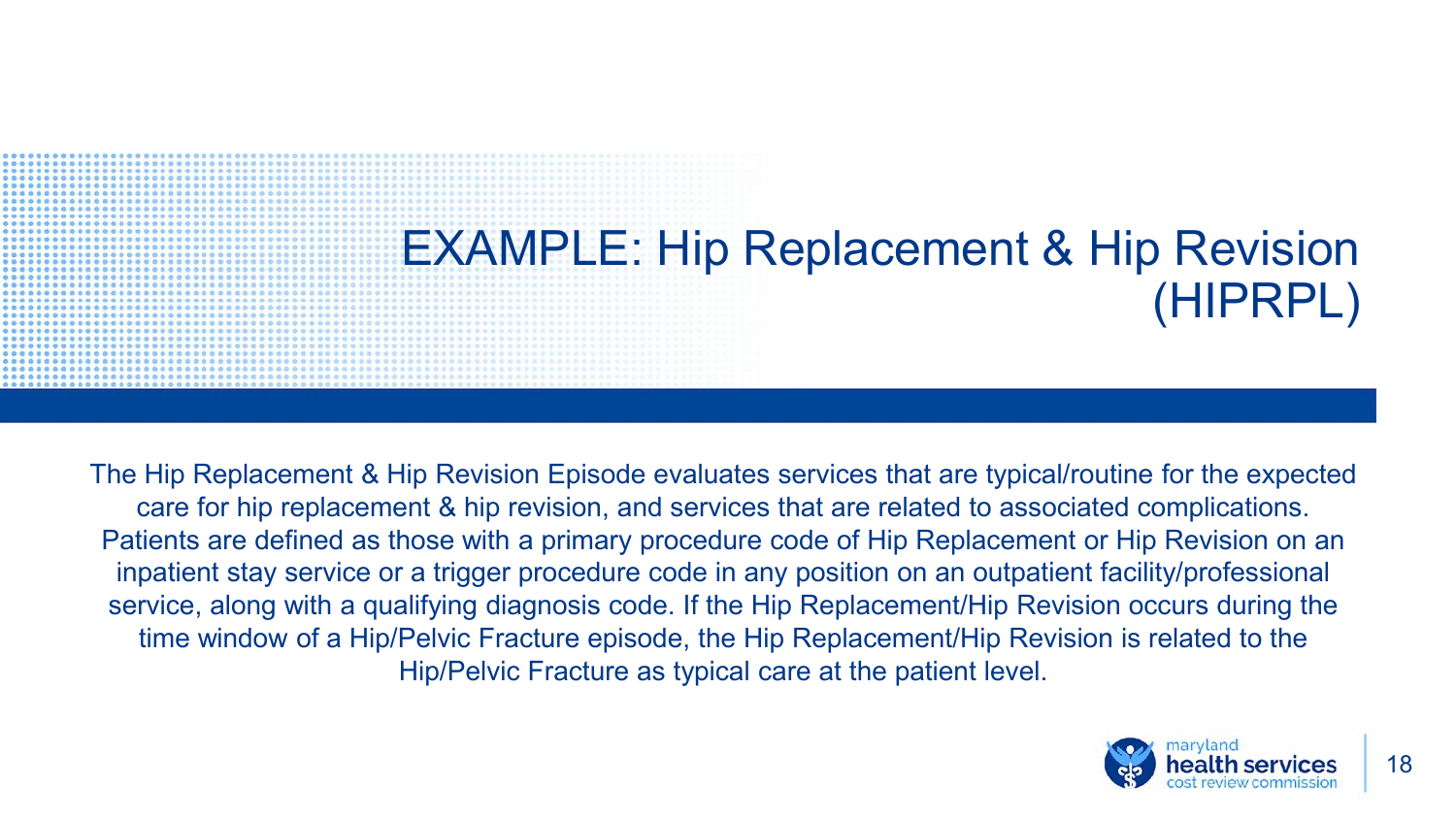#### Episode Length



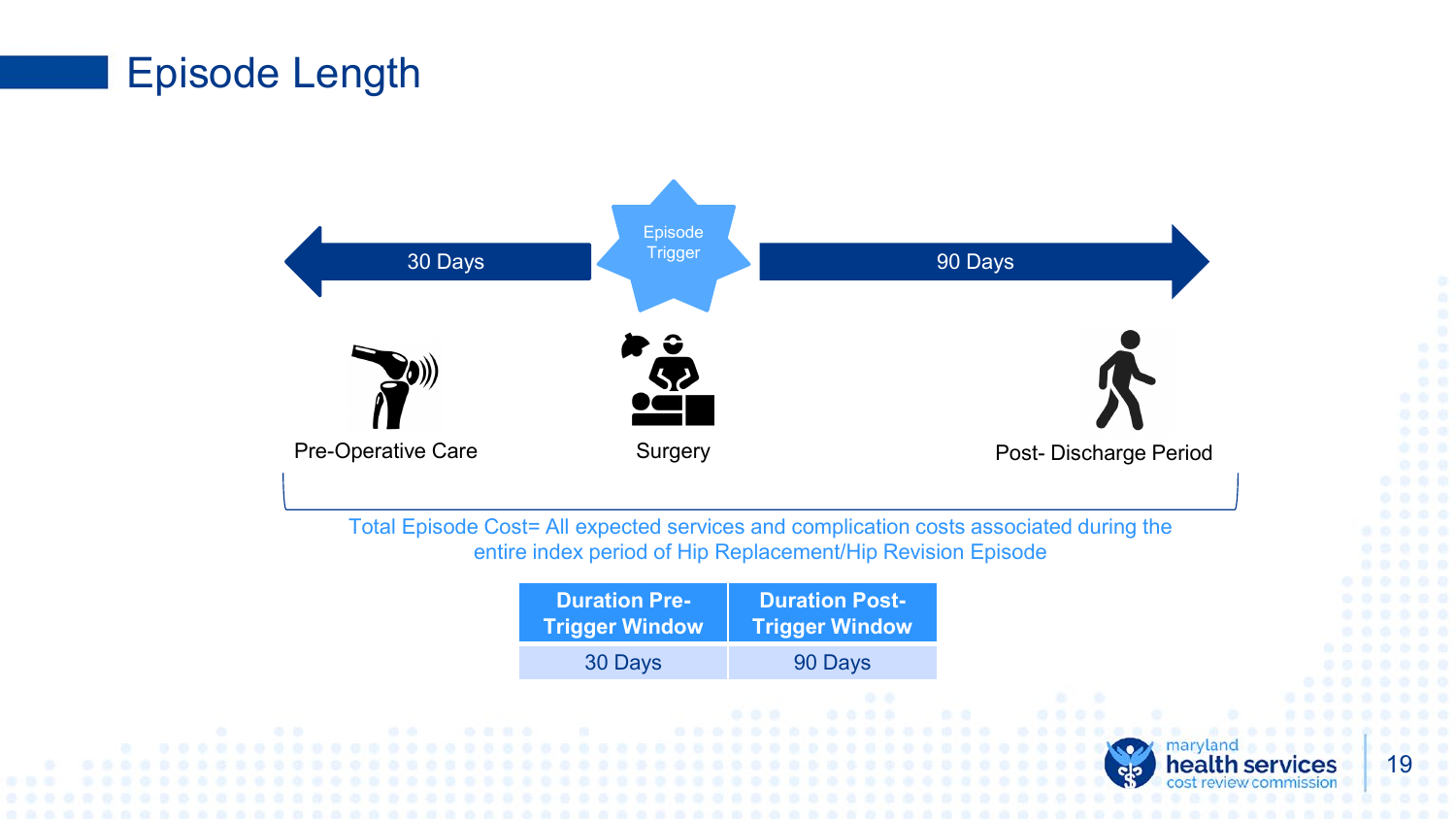## Episode Triggers

| <b>Trigger Group Name</b>      | <b>Code Type</b> | <b>Codes</b> |
|--------------------------------|------------------|--------------|
| <b>Partial Hip Replacement</b> | <b>CPT</b>       | 27125        |
| <b>Partial Hip Revision</b>    | <b>CPT</b>       | 27137, 27138 |
| <b>Total Hip Replacement</b>   | <b>CPT</b>       | 27130, 27132 |
| <b>Total Hip Resurfacing</b>   | <b>HCPC</b>      | S2118        |
| <b>Total Hip Revision</b>      | <b>CPT</b>       | 27134        |

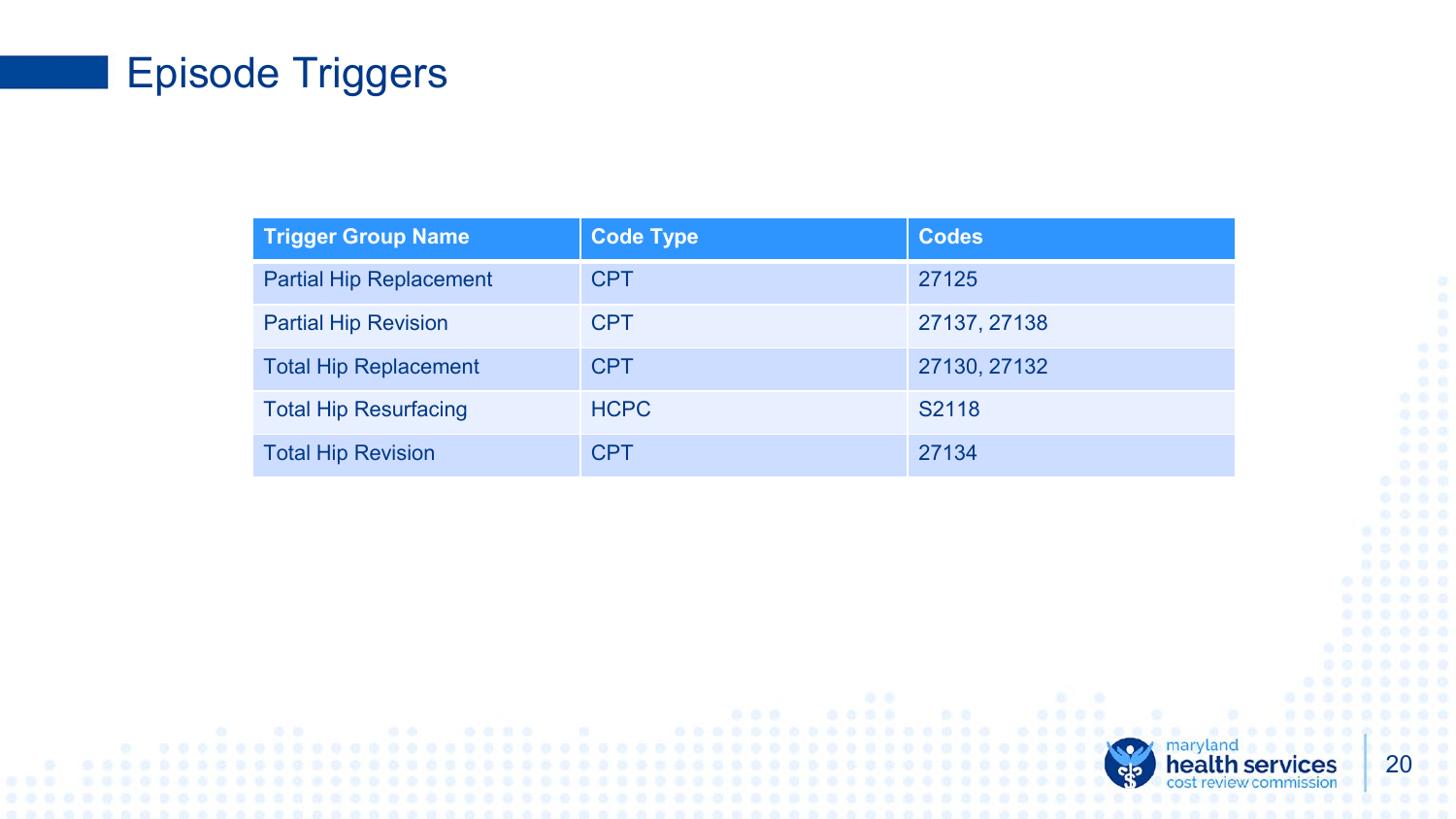### Trigger Diagnoses – ICD-10

Arthropathy hip, pelvis, thigh, LEFT Arthropathy hip, pelvis, thigh, RIGHT Arthropathy hip, pelvis, thigh, Unspecified Aseptic Necrosis, Left Aseptic Necrosis, Right Aseptic Necrosis, Unspecified Congenital Dislocation of Hip, Bilateral Congenital Dislocation of Hip, Left Congenital Dislocation of Hip, Right Congenital Dislocation of Hip, Unspecified Deformities, Left lower limb Deformities, lower limb Deformities, Right lower limb diabetes mellitus with neurologic manifestations Diabetes, other manifestation Dislocation Hip, Left Dislocation Hip, Right Dislocation Hip, Unspecified Fistula, Effusion in Joint Gout and other crystal arthropathies Gout and other crystal arthropathies, Left Gout and other crystal arthropathies, Right Hip / Pelvis deformities, Left Hip / Pelvis deformities, Right Hip / Pelvis deformities, Unspecified Infective Arthritis Infective Arthritis, Left Infective Arthritis, Right Inflammatory Arthropathies, Left Inflammatory Arthropathies, Right Inflammatory Arthropathies, Unspecified

Malunion, Left side Malunion, Right side Malunion, Unspecified MS - bone - nos - chondrodystrophy MS - bone - nos - nec / nos MS - face - acqrd defrmty MS - hip - protrusion of acetabulum MS - hip jt replacement MS - joint - nos - effusion MS - joint nos - difficulty walking MS - joint nos - jnt derangmnt - loose body MS - joint nos - jnt derangmnt - other MS - joint nos - other arthropathy MS - muscle - nos - muscle atrophy MS - muscle - nos - muscle weakness MS - s / p bone transplant Neoplsm - benign neoplsm - bone / cartilage - nos Neoplsm - benign neoplsm - femur / fibula / tibia Neoplsm - benign neoplsm - lower extremity Nonunion, Left side Nonunion, Right side Nonunion, Unspecified NS - polyneuropathy - collagen vascular disease NS polyneuropathy-collagen vascul disease, LT NS polyneuropathy-collagen vascul disease, RT Open wounds of extremities **Osteoarthritis** Osteoarthritis, Hip, Left Osteoarthritis, Hip, Right Osteoarthritis, Hip, Unspecified Osteoarthritis, other joints

Osteoporosis, ostetits deformans, Left Osteoporosis, ostetits deformans, Right Osteoporosis, ostetits deformans, Unspecified Other arthropathies Other arthropathies, Left side Other arthropathies, Right side Other Close Fracture Femur Left Other Close Fracture Femur Right Other Close Fracture Femur Unsp Other deformities, limb, other sites, Left Other deformities, limb, other sites, Right Other deformities, limb, other, Unspecified Other osteopathic disorders, Unspecified Partial Hip Replacement Partial Hip Revision Pathologic, stress fracture Left Femur, Pelv Pathologic, stress fracture Right Femur, Pelv Pathologic, stress fracture Unsp Femur, Pelv Periprosthetic fracture Personal history of musculoskeletal disorders Rheumatoid Arthritis and Inflammatory Con, LT Rheumatoid Arthritis and Inflammatory Con, RT Rheumatoid Arthritis and Inflammatory Connective Tissue Disease Rheumatoid Arthritis, Left Rheumatoid Arthritis, Right Rheumatoid Arthritis, Unspecified Total Hip Replacement Total Hip Resurfacing Total Hip Revision Wasting of Muscles and Neuro Muscular Dystrophy

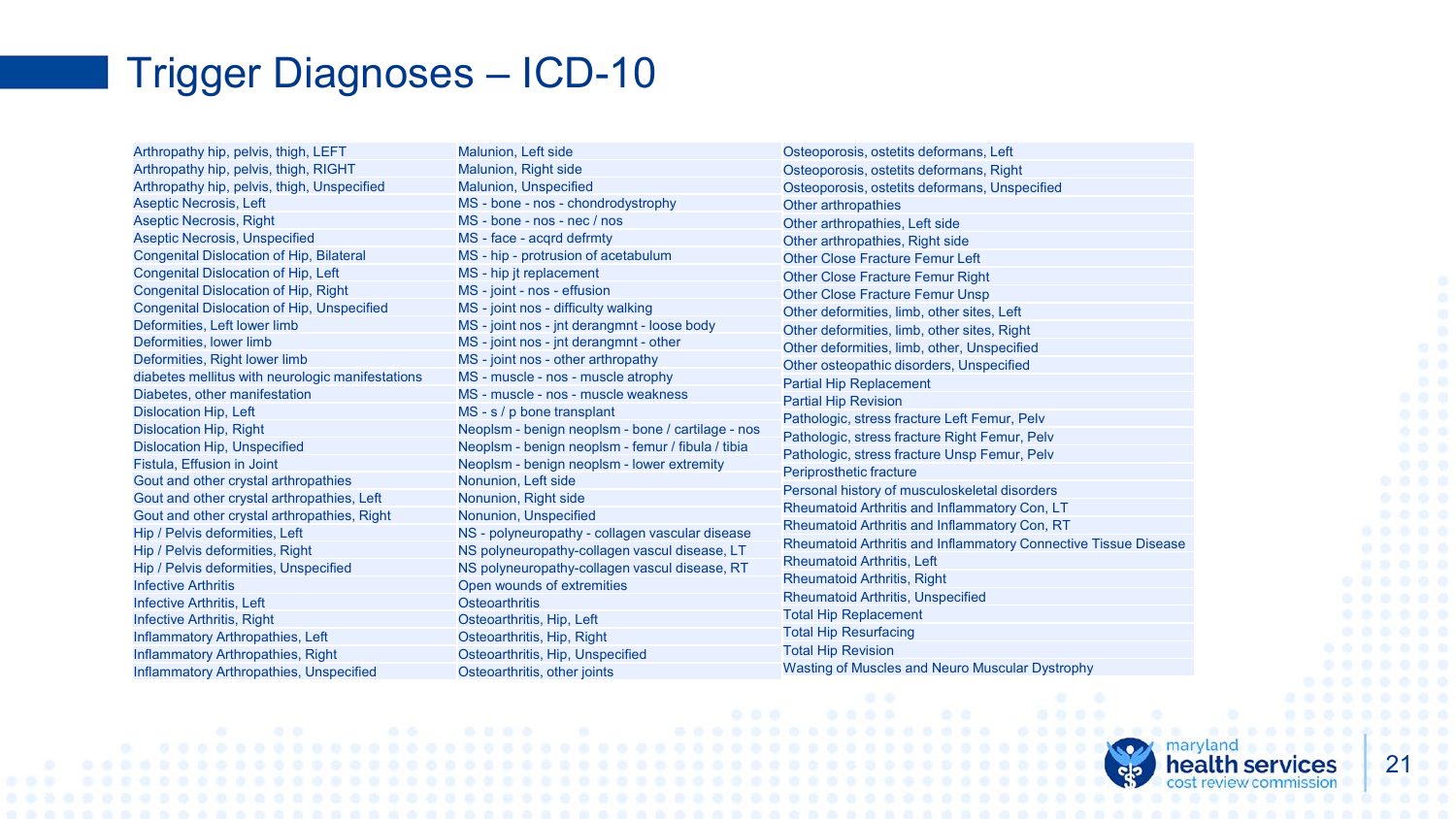#### Relevant Procedures – ICD-10, CPT and HCPCS

|                                                         | Imaging - ct - follow - up                                                              | Laboratory - Chemistry and Hematology                                                                                 |                                                                   |                                                                                                             |                                                         |
|---------------------------------------------------------|-----------------------------------------------------------------------------------------|-----------------------------------------------------------------------------------------------------------------------|-------------------------------------------------------------------|-------------------------------------------------------------------------------------------------------------|---------------------------------------------------------|
| Advance care planning<br>Alcohol / Drug Use Screening   | Imaging - ct - guidance                                                                 | <b>LEAD SCREENING</b>                                                                                                 | Other care - home care - rehabilitation - physical therapy        | Procedure - central venous catheter - insertion                                                             | <b>Risk Assessment</b>                                  |
|                                                         | Imaging - ct - lower extremity                                                          |                                                                                                                       | Other care - home care - social worker                            | Procedure - debridement - wound / infection / burn - debridement                                            | <b>Robotic Surgery</b>                                  |
| <b>Ancillary Services</b>                               | Imaging - ct - other                                                                    | <b>Lipid Level Monitoring</b>                                                                                         | Other care - home care - specialized visit                        | Procedure - destruction - nerve                                                                             | Rx - administration - infusion                          |
| Anesthesia                                              | Imaging - ct - study                                                                    | Low dose steroids                                                                                                     | Other care - home care - training                                 | Procedure - excision - skin - remove subcutaneous lesion                                                    | Rx - administration - injection                         |
| <b>Anti-TNF</b> agents                                  | Imaging - mra - lower extremity                                                         | Markers for Inflammation                                                                                              | Other care - hospice                                              | Procedure - excision - skin - shave skin lesion                                                             | Rx - antibiotics - aminoglycosides                      |
| Aortic resection, replacement or anastomosis            | Imaging - mra - pelvis                                                                  | <b>Medication Therapy Management Services</b>                                                                         | Other care - long term care - assisted living                     | Procedure - gastric neurostimulator - implantation                                                          | Rx - antibiotics - anti-infectives, misc                |
| <b>Bleeding Status</b>                                  | Imaging - mri - contrast agent                                                          | Medications (Injections, infusions and other forms)                                                                   | Other care - long term care - residential care                    | Procedure - graft                                                                                           | Rx - antibiotics - cephalosporins                       |
| <b>Blood Count</b>                                      | Imaging - mri - guidance                                                                | Metabolic Renal Hepatic Chemistry Panel                                                                               | Other care - nutrition - assessment                               | Procedure - graft - skin - graft material                                                                   | Rx - antibiotics - chloramphenicol / comb               |
| <b>Blood Gases, Pulse Oximetry</b>                      | Imaging - mri - other                                                                   | Microscopic examination (bacterial smear, culture, toxicology)                                                        | Other care - nutrition - counseling - dietician                   | Procedure - i&d - skin - drainage - post - op infection                                                     | Rx - antibiotics - macrolides                           |
| <b>Blood transfusion</b>                                | Imaging - mri - pelvis                                                                  | <b>NewBorn Blood Tests</b>                                                                                            | Other care - nutrition - education                                | Procedure - i&d - skin - drainage of abscess                                                                | Rx - antibiotics - penicillins                          |
| <b>Blood Type, Coomb's test</b>                         | Imaging - nuclear - bone scan                                                           | <b>Online Management</b>                                                                                              | Other care - nutrition - medical food                             | Procedure - i&d - skin - drainage of hematoma                                                               | Rx - antibiotics - quinolones                           |
| <b>Bundled Payment / Medical Home</b>                   | Imaging - nuclear - other                                                               | Open Surgery for Hip socket or Pelvis                                                                                 | Other care - nutrition - parenteral - all - inclusive             | Procedure - injection - tendons / joints / etc.                                                             | Rx - antibiotics - sulfonamides / comb                  |
| <b>Cardiac Stress Test</b>                              | Imaging - nuclear - other musculoskeletal                                               | Open Surgery for Neck or Proximal Femur                                                                               | Other care - nutrition - parenteral - pump                        | Procedure - injection of skin lesion                                                                        | Rx - antibiotics - tetracyclines                        |
| Care Plan Oversight                                     | Imaging - other imaging                                                                 | Open Surgery for Shaft or Distal Femur                                                                                | Other care - observation                                          | Procedure - lymphadenectomy                                                                                 | Rx - antibiotics / antivirals / antifungals -           |
| <b>Case Management Services</b>                         | Imaging - other imaging - bone density                                                  | Open treatment of Hip Dislocation, Spontaneou                                                                         | Other care - other                                                | Procedure - microsurgery                                                                                    | Rx - antibiotics, misc                                  |
| Case Management Services - Behavioral                   | Imaging - other imaging - bone density - dexa                                           | Open treatment of Hip Dislocation, Traumatic                                                                          | Other care - other - ancillary services                           | Procedure - neuro - other non - or rx                                                                       | Rx - b-lactam antibiotics                               |
| CHEMOTHERAPY                                            | Imaging - other imaging - fluoroscopy                                                   | Open treatment of Slipped Femoral Epiphysis                                                                           | Other care - other - exercise classes                             | Procedure - neuro - other or rx                                                                             | Rx - blood derivatives                                  |
| <b>CHLAMYDIA SCREENING</b>                              | Imaging - supplies - contrast agent - high osmolar                                      | Opioid Administration / Dispensing (OTP)                                                                              | Other care - other - infection control                            | Procedure - other dx on musculoskeletal system                                                              | Rx - cardiovascular system - vasodilating               |
| <b>Chronic Care Management</b>                          | Imaging - supplies - contrast agent - low osmolar                                       | Orthotics - lower extremity                                                                                           | Other care - other - interpretation                               | Procedure - other fracture / dislocation - rx                                                               | Rx - cardiovascular system - vasodilating               |
| Closed Surg for Hip socket/Pelvis w/manipulat           | Imaging - us - guide - biopsy                                                           | Orthotics - orthopedic shoes                                                                                          | Other care - other - lodging                                      | Procedure - other non - or rx - chemodenervation of eccrine glands Rx - coagulation system - anticoagulants |                                                         |
| Closed Surg for Neck/Proximal Femur w/manipul           | Imaging - us - guide - other                                                            | Orthotics - other                                                                                                     | Other care - other - meals                                        | Procedure - other non - or rx - other non - or skin procedures                                              | Rx - coagulation system - antiheparin ag                |
| Closed Surg for Neck/Proximal Femur, no manip           | Imaging - us - other                                                                    | Orthotics - upper extremity                                                                                           | Other care - other - medical records                              | Procedure - other non - or rx on musculoskeletal system                                                     | Rx - coagulation system - hemostatics                   |
| Closed Surg for Shaft or Distal Femur, no man           | Imaging - x-ray - hip - arthrogram                                                      | Other - non - covered                                                                                                 |                                                                   |                                                                                                             | Rx - diagnostic rx - roentgenography                    |
| Closed Surg Hip Socket or Pelvis, no manipul            | Imaging - x-ray - other - bone survey                                                   | Other care - bladder / bowel care - catheter                                                                          | Other care - other - pvd - compressor                             | Procedure - other or rx - other or skin procedures                                                          | Rx - diuretics, loop diuretics                          |
| Closed treatment of Hip Dislocation, post sur           | Imaging - x-ray - other - joint survey                                                  |                                                                                                                       | Other care - other - weight management                            | Procedure - other or rx - peripheral neurostimulator procedures                                             | Rx - electrolytic, caloric, water - caloric rx          |
| Closed treatment of Hip Dislocation, Spontane           | Imaging - x-ray - si joints - arthrogram                                                | Other care - bladder / bowel care - drainage bag                                                                      | Other care - pain management - pca / related                      | Procedure - other or rx on bone                                                                             | Rx - electrolytic, caloric, water - hydration           |
| Closed treatment of Hip Dislocation, Traumat            | <b>Imaging Abdomen</b>                                                                  | Other care - bladder / bowel care - other supplies                                                                    | Other care - prevention - smoking cessation                       | Procedure - other or rx on joints                                                                           | Rx - electrolytic, caloric, water - multi-mir           |
| <b>Closed treatment of Slipped Femoral Epiphysis</b>    | <b>IMMUNOTHERAPY</b>                                                                    | Other care - bladder / bowel care - other supplies - diaper / related Other care - respiratory - equipment / supplies |                                                                   | Procedure - other or rx on musculoskeletal system                                                           | Rx - electrolytic, caloric, water - potassiu            |
|                                                         | Insertion of catheter or spinal stimulator and injection                                | Other care - bladder / bowel care - other supplies - skin barrier                                                     | Other care - respiratory - equipment / supplies - nebulizer       | Procedure - other rx on muscles and tendons                                                                 |                                                         |
| Colonoscopy/Sigmoidoscopy ColorectalCa Screen           | into spinal canal                                                                       | Other care - chronic edema - appliance - limb compression                                                             | Other care - respiratory - equipment / supplies - peak flow meter | Procedure - other spine - rx / dx - injection                                                               | Rx - gi - antiemetics                                   |
| Diagnostic physical therapy<br>DME - bath / toilet aids | Joint X-Rays                                                                            | Other care - chronic edema - appliance - non - segmental                                                              | Other care - respiratory - equipment / supplies - spirometer      | Procedure - partial excision bone                                                                           | $Rx - qi - \text{ppis}$                                 |
|                                                         | Lab - blood gases                                                                       | Other care - chronic edema - appliance - segmental                                                                    | Other care - respiratory - other                                  | Procedure - peripheral nerve repair / graft                                                                 | Rx - hematopoietic system - hematopoie                  |
| DME - beds / accessories                                | Lab - chemistry                                                                         | Other care - chronic edema - complex therapy                                                                          | Other care - wound care                                           | Procedure - related supplies - ablation - catheter                                                          | Rx - hematopoietic system - iron / related              |
| DME - heat/cold application                             | Lab - hematology - blood count                                                          | Other care - chronic edema - compression stocking                                                                     | Other care - wound care - growth factor                           | Procedure - related supplies - access catheter                                                              | Rx - miscellaneous rx                                   |
| DME - mobility aids                                     | Lab - hematology - blood count - eosinophil count                                       | Other care - chronic edema - compressor                                                                               | Other care - wound care - hyperbaric oxygen                       | Procedure - related supplies - arthroplasty                                                                 | Rx - miscellaneous rx - enzymes                         |
| DME - other                                             | Lab - hematology - coagulation                                                          | Other care - chronic edema - compressor - non - segmental                                                             | Other diagnostic cardiovascular procedures                        | Procedure - related supplies - graft / repair                                                               | Rx - muscle relaxants - muscle relax, ske               |
| <b>DME</b> - patient lifts                              | Lab - immunology                                                                        | Other care - chronic edema - compressor - segmental                                                                   | Other diagnostic procedures (interview, evaluation, consultation) | Procedure - related supplies - implant                                                                      | Rx - other                                              |
| DME - repair / maintenance                              | Lab - infectious agent antibody                                                         | Other care - chronic edema - exterior wrap                                                                            | Other diagnostic radiology and related techniques                 | Procedure - related supplies - other                                                                        | Rx - pharmacy fee                                       |
| <b>DME</b> - safety equipment                           | Lab - infectious agent antigen                                                          | Other care - chronic edema - gauntlet                                                                                 | <b>Other Laboratory</b>                                           | Procedure - removal of pins or fixation                                                                     | Rx - serums, toxoids, vaccines - serums                 |
| DME - traction                                          | Lab - infectious agent dna                                                              | Other care - chronic edema - sleeve                                                                                   | <b>Partial Hip Replacement</b>                                    | Procedure - rx - fracture / dislocation - hip / femur                                                       | Rx - vitamins - multivit prep                           |
| DME - trapeze / other orthopedic device                 | Lab - microbiology                                                                      | Other care - chronic edema - surgical stockings                                                                       | <b>Partial Hip Resurfacing</b>                                    | Procedure - spinal canal - catheter                                                                         | Screen for amino acid disorders                         |
| DME - whirlpool - equipment                             | Lab - microbiology - c & s                                                              | Other care - home care - emergency response system                                                                    | <b>Partial Hip Revision</b>                                       | Procedure - spinal canal - injection into spinal canal                                                      | <b>Supplies</b>                                         |
| <b>DME</b> - wound therapy                              | Lab - microbiology - microscopic exam                                                   | Other care - home care - home health aide                                                                             | <b>Partial Hip Revision, Left</b>                                 | Procedure - spinal canal - other                                                                            | Tests - cardiac - ecg - ecg - 12 lead                   |
| DME and supplies                                        | Lab - microbiology - other<br>Lab - other clinical lab                                  | Other care - home care - meals                                                                                        | <b>Partial Hip Revision, Right</b>                                | Procedure - suture - skin - complex wound repair                                                            | Tests - cardiac - ecg - other                           |
| Drug Deiivery implantation                              |                                                                                         | Other care - home care - nursing care                                                                                 | Pathology                                                         | Procedure - suture - skin - delayed wound closure                                                           | Tests - cardiac stress tests - cardiac perf<br>exercise |
| E & M - consultation                                    | Lab - other hematology                                                                  | Other care - home care - nursing care - Ipn                                                                           | <b>Personal Care Services</b>                                     | Procedure - vascular access - port / pump - insertion                                                       | Tests - cardiac stress tests - cardiac stre             |
| E & M - emergency care                                  | Lab - pathology consultation<br>Lab - specimen collection - blood - arterial - arterial | Other care - home care - nursing care - np                                                                            | Physical Therapy / Rehab                                          | <b>Procedures and Reporting</b>                                                                             | Tests - neuro - muscle testing                          |
| $E$ & M - home visit                                    | puncture                                                                                | Other care - home care - nursing care - rn                                                                            | <b>Physician Services</b>                                         | <b>Prosthetic Implant</b>                                                                                   |                                                         |
| $E$ & M - hospital                                      | Lab - specimen collection - blood - venous -                                            |                                                                                                                       | <b>Physician Services - Inpatient</b>                             | Prosthetics - external power                                                                                | Tests - neuro - ncv / emg                               |
| $E$ & M - nursing home                                  | venipuncture                                                                            | Other care - home care - other care                                                                                   | <b>Physician Services - Outpatient</b>                            | Prosthetics - implant                                                                                       | Tests - neuro - other                                   |
| $E$ & M - other                                         | Lab - specimen collection - blood - venous - venous                                     | Other care - home care - other care - attendant care                                                                  | Preventive Medicine, Care Coordination                            | Prosthetics - lower extremity                                                                               | Tests - neuro - sleep studies                           |
| $E$ & M - prevention                                    | port                                                                                    | Other care - home care - other care - chore care                                                                      | Procedure - anesthesia                                            | Prosthetics - other                                                                                         | Tests - pulmonary - exhaled air analysis                |
| HbA1C                                                   | Lab - stat request                                                                      | Other care - home care - other care - companion care                                                                  | Procedure - arthroscopy - other joints                            | Prosthetics - repair                                                                                        | Tests - pulmonary - other                               |
| Hip replacement; total and partial                      | Lab - surgical pathology                                                                | Other care - home care - other care - day care                                                                        | Procedure - block - nerve                                         | Prosthetics - upper extremity                                                                               | Tests - pulmonary - peak flow                           |
| Home Health / Hospice                                   | Lab - therapeutic drug assay                                                            | Other care - home care - other care - homemaker                                                                       |                                                                   | <b>Psychiatry Evaluations</b>                                                                               | Tests - skin                                            |
| Home Health Services                                    | Lab - tissue typing<br>Lab - transfusion medicine                                       | Other care - home care - other care - respite care                                                                    | Procedure - bone graft                                            |                                                                                                             | Tests - vascular - arterial - extremity                 |
| Hormone Therapy                                         | Lab - urinalysis                                                                        | Other care - home care - physician supervision                                                                        | Procedure - casting / splinting - application                     | <b>Psychiatry Services</b>                                                                                  | Tests - vascular - venous                               |
|                                                         |                                                                                         | Other care - home care - rehabilitation - occupational therapy                                                        | Procedure - casting / splinting - supplies                        | Psychological and psychiatric evaluation and therapy                                                        | Therapy - accupuncture                                  |

rocedures -Risk Assessment Rx - administration - infusion Rx - administration - injection Rx - antibiotics - aminoglycosides Rx - antibiotics - anti-infectives, misc Rx - antibiotics - cephalosporins Rx - antibiotics - chloramphenicol / comb Rx - antibiotics - macrolides Rx - antibiotics - penicillins Rx - antibiotics - quinolones Rx - antibiotics - sulfonamides / comb Rx - antibiotics - tetracyclines Rx - antibiotics / antivirals / antifungals - infusion Rx - antibiotics, misc Rx - b-lactam antibiotics Rx - blood derivatives Rx - cardiovascular system - vasodilating agents, nec Rx - cardiovascular system - vasodilating rx Rx - coagulation system - antiheparin agnt Rx - coagulation system - hemostatics Rx - diagnostic rx - roentgenography Rx - diuretics, loop diuretics Rx - electrolytic, caloric, water - caloric rx dextrose / rel Rx - electrolytic, caloric, water - hydration - unspecfied Rx - electrolytic, caloric, water - multi-mineral prep Rx - electrolytic, caloric, water - potassium supp Rx - gi - antiemetics Rx - gi - ppis Rx - hematopoietic system - hematopoietic growth factors Rx - hematopoietic system - iron / related Rx - miscellaneous rx Rx - miscellaneous rx - enzymes Rx - muscle relaxants - muscle relax, skeletal central Rx - other Rx - pharmacy fee Rx - serums, toxoids, vaccines - serums Rx - vitamins - multivit prep Screen for amino acid disorders **Supplies** Tests - cardiac - ecg - ecg - 12 lead Tests - cardiac - ecg - other Tests - cardiac stress tests - cardiac perfusion scan - rest / exercise Tests - cardiac stress tests - cardiac stress tests - other Tests - neuro - muscle testing Tests - neuro - ncv / emg Tests - neuro - other Tests - neuro - sleep studies Tests - pulmonary - exhaled air analysis Tests - pulmonary - other Tests - pulmonary - peak flow Tests - skin Tests - vascular - arterial - extremity Tests - vascular - venous Therapy - accupuncture

Therapy - activity therapy Therapy - behavior - partial hospilization Therapy - biofeedback Therapy - chiropractic / osteopathic manipulation Therapy - habilitation Therapy - hyperbaric oxygen Therapy - neurostimulator - muscle training Therapy - neurostimulator - nausea / vomiting Therapy - neurostimulator - tens - device Therapy - osteogenesis stimulator Therapy - other Therapy - phlebotomy Therapy - pt - exercises / activities Therapy - pt - modalities Therapy - rehabilitation - related supplies / equipment - motion device Therapy - transfusion - administration Therapy - transfusion - blood Therapy - transfusion - granulocytes Therapy - transfusion - plasma Therapy - transfusion - platelets Thyroid Function Tests Total Hip Replacement Total Hip Replacement, Left Total Hip Replacement, Right Total Hip Resurfacing Total Hip Revision Total Hip Revision, Left Total Hip Revision, Right Transitional Care Management Transportation - other transportation Transportation - paramedic Ungrouped Codes Urine Protein Vaccine for flu or Pneumonia Wellness Assessment X-Ray Thoracolumbar Spine / Pelvis

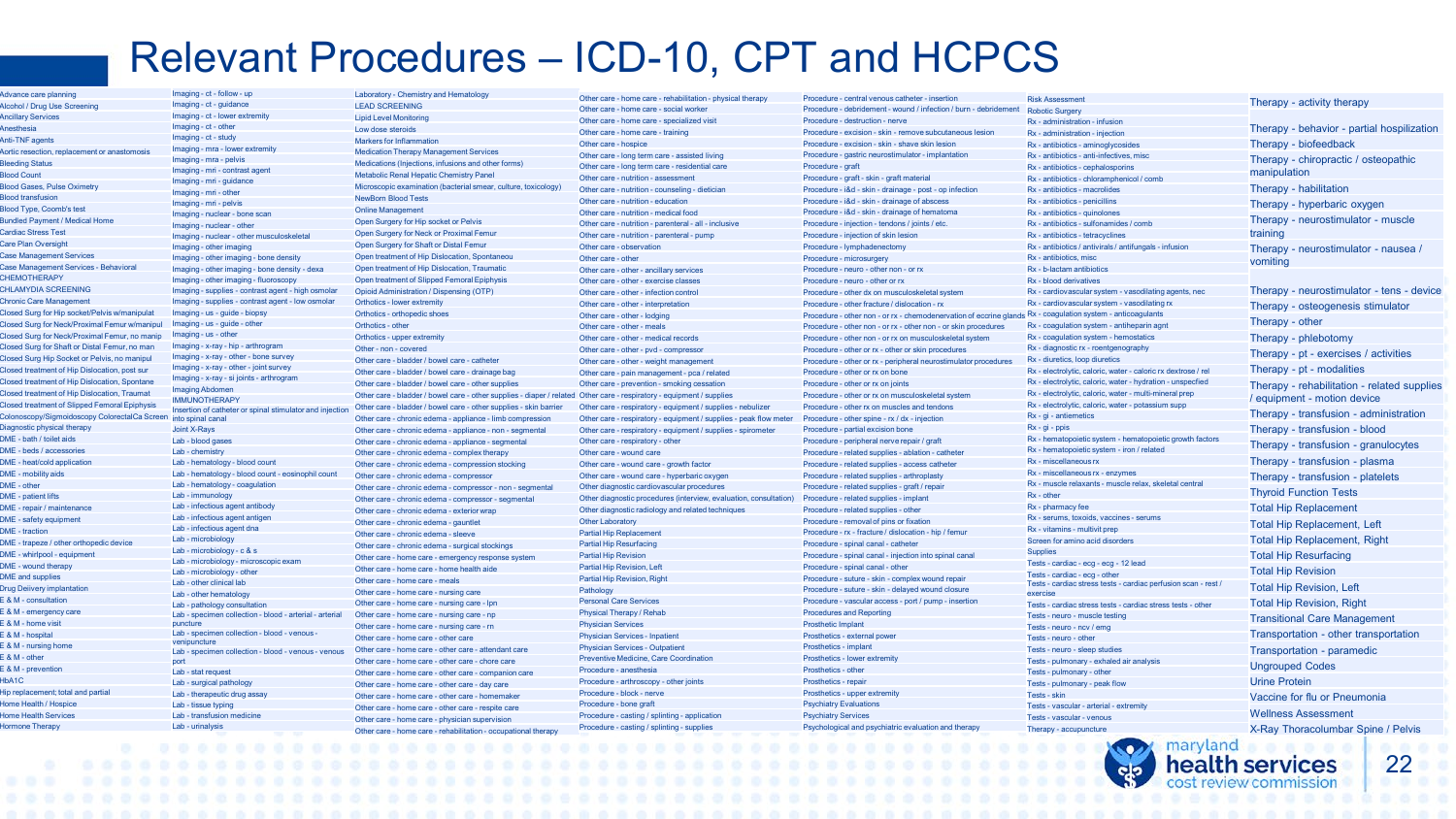#### Relevant Diagnoses – ICD-10

Arthropathy hip, pelvis, thigh, LEFT Arthropathy hip, pelvis, thigh, RIGHT Arthropathy hip, pelvis, thigh, Unspecified Aseptic Necrosis, Left Aseptic Necrosis, Right Aseptic Necrosis, Unspecified Congenital Dislocation of Hip, Bilateral Congenital Dislocation of Hip, Left Congenital Dislocation of Hip, Right Congenital Dislocation of Hip, Unspecified Deformities, Left lower limb Deformities, lower limb Deformities, Right lower limb diabetes mellitus with neurologic manifestations Diabetes, other manifestation Dislocation Hip, Left Dislocation Hip, Right Dislocation Hip, Unspecified Fistula, Effusion in Joint Gout and other crystal arthropathies Gout and other crystal arthropathies, Left Gout and other crystal arthropathies, Right Hip / Pelvis deformities, Left Hip / Pelvis deformities, Right Hip / Pelvis deformities, Unspecified Infective Arthritis Infective Arthritis, Left Infective Arthritis, Right Inflammatory Arthropathies, Left Inflammatory Arthropathies, Right

Inflammatory Arthropathies, Unspecified Malunion, Left side Malunion, Right side Malunion, Unspecified MS - bone - nos - chondrodystrophy MS - bone - nos - nec / nos MS - face - acqrd defrmty MS - hip - protrusion of acetabulum MS - hip jt replacement MS - joint - nos - effusion MS - joint nos - difficulty walking MS - joint nos - jnt derangmnt - loose body MS - joint nos - jnt derangmnt - other MS - joint nos - other arthropathy MS - muscle - nos - muscle atrophy MS - muscle - nos - muscle weakness MS - s / p bone transplant Neoplsm - benign neoplsm - bone / cartilage - nos Neoplsm - benign neoplsm - femur / fibula / tibia Neoplsm - benign neoplsm - lower extremity Nonunion, Left side Nonunion, Right side Nonunion, Unspecified NS - polyneuropathy - collagen vascular disease NS polyneuropathy-collagen vascul disease, LT NS polyneuropathy-collagen vascul disease, RT Open wounds of extremities **Osteoarthritis** Osteoarthritis, Hip, Left Osteoarthritis, Hip, Right

Osteoarthritis, Hip, Unspecified Osteoarthritis, other joints Osteoporosis, ostetits deformans, Left Osteoporosis, ostetits deformans, Right Osteoporosis, ostetits deformans, Unspecified Other arthropathies Other arthropathies, Left side Other arthropathies, Right side Other Close Fracture Femur Left Other Close Fracture Femur Right Other Close Fracture Femur Unsp Other deformities, limb, other sites, Left Other deformities, limb, other sites, Right Other deformities, limb, other, Unspecified Other osteopathic disorders, Unspecified Pathologic, stress fracture Left Femur, Pelv Pathologic, stress fracture Right Femur, Pelv Pathologic, stress fracture Unsp Femur, Pelv Periprosthetic fracture Personal history of musculoskeletal disorders Rheumatoid Arthritis and Inflammatory Con, LT Rheumatoid Arthritis and Inflammatory Con, RT Rheumatoid Arthritis and Inflammatory Connective Tissue Disease Rheumatoid Arthritis, Left Rheumatoid Arthritis, Right Rheumatoid Arthritis, Unspecified Wasting of Muscles and Neuro Muscular Dystrophy

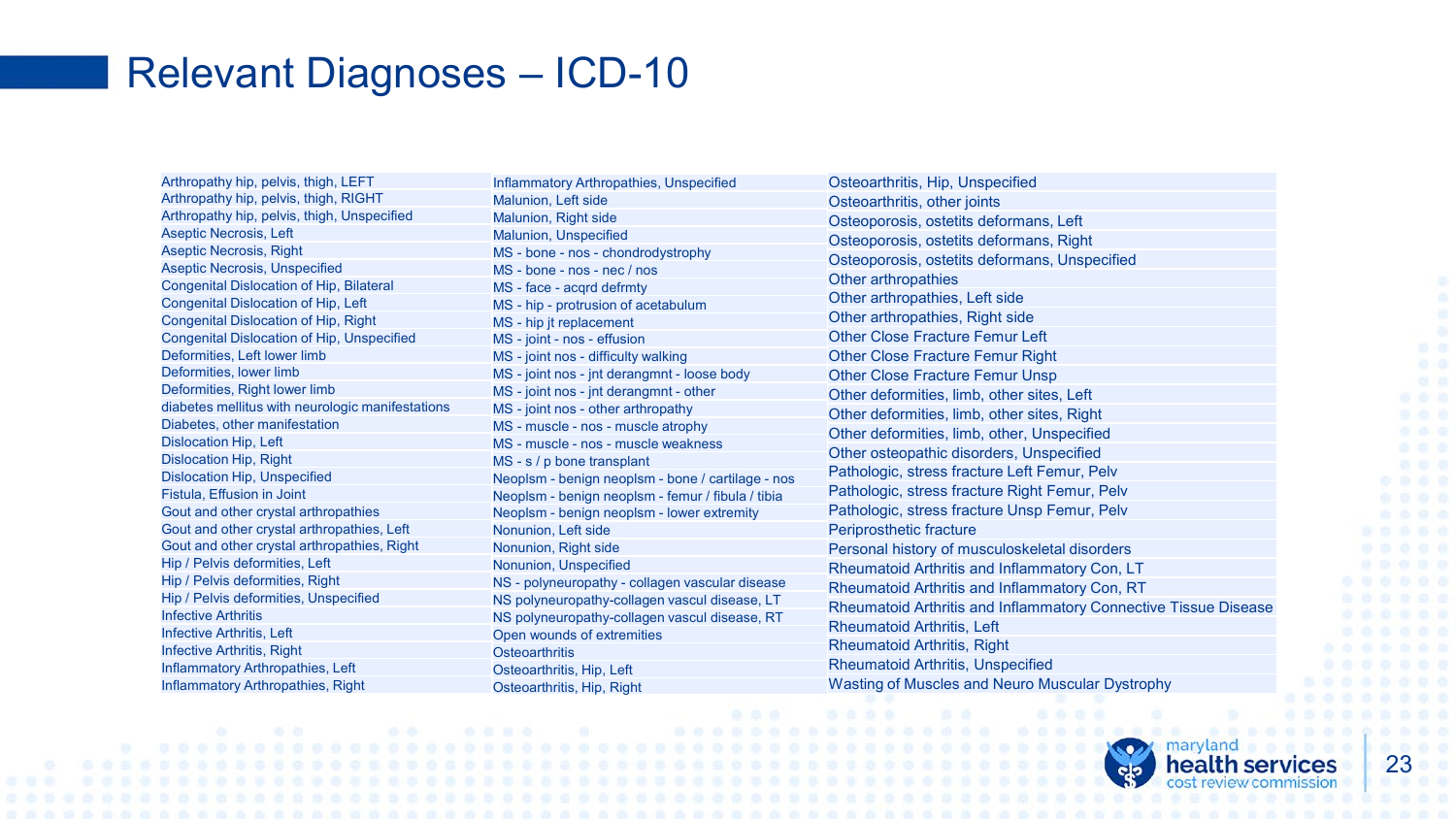### Complications – ICD-10

| <b>Accidental Falls</b>                              | <b>Debilitating Viral Pneumonia</b>                | <b>Meningitis / Encephalitis</b>              | <b>Shock / Cardiac Arrest</b>                        |
|------------------------------------------------------|----------------------------------------------------|-----------------------------------------------|------------------------------------------------------|
| Acute CHF / pulm edema                               | <b>Decubitus Ulcer</b>                             | <b>MRSA Pneumonia</b>                         | Shock during or following cardiac surgery            |
| Acute cor pulmonale                                  | Dehydration                                        | <b>MRSA, Drug Resistant Infections</b>        | Shock during or post-procedure                       |
| Acute esophagitis, acute gastritis, duodenitis       | Delirium, Encephalopathy                           | <b>Opportunistic Infections</b>               | Skin - other                                         |
| <b>Acute Kidney Failure</b>                          | Dermatitis, Urticaria                              | Other bacterial infections                    | Skin and subcutaneous tissue infections              |
| Acute myocardial infarction                          | Diabetes, poor control                             | <b>Other Bacterial Pneumonia</b>              |                                                      |
| <b>Acute Osteomyelitis</b>                           | dic, coagulation, hemorrhagic disorders            | Other cardiac arrhythmias                     | <b>STEMI</b>                                         |
| Adverse effects of drugs                             | empyema, lung abscess                              | Other cerebral complications                  | Subendocardial Infarct                               |
| <b>Altered mental status</b>                         | <b>Esophageal Reflux and Other Esophagitis</b>     | Other lower respiratory disease               | Supraventricular Tachyarrhythmias                    |
| arterial thromboembolism                             | <b>Fluid Electrolyte Acid Base Problems</b>        | other lung complications                      | <b>Thromboembolic Stroke</b>                         |
| <b>Aspiration Pneumonia</b>                          | Foreign body left during procedure                 | Other lung problems                           | <b>Tracheostomy Complications</b>                    |
| <b>Atrial Flutter / Fibrillation</b>                 | <b>Gastroenteritis</b>                             | <b>Other Mental Disorders</b>                 | Transfusion, Infusion related complications          |
| Bacteremia, SIRS, no organ dysfunction               | <b>GI Bleed</b>                                    | Other Phlebitis, Lymphangitis, varices        | Transient cerebral ischemia, TIA                     |
| <b>Bladder Dysfunction, hemorrhage</b>               | <b>Gram Negative Pneumonia</b>                     | <b>Other Staph Pneumonia</b>                  | <b>Urethral Stricture</b>                            |
| <b>C-Difficile Infection</b>                         | HAC 02: Air Embolism                               | Perforation, Peritonitis, Abd Abscess         |                                                      |
| Cellulitis, Skin Infection                           | HAC 04: Stage III and IV Pressure Ulcers           | Periprosthetic fracture                       | <b>Urinary Complications</b>                         |
| <b>Chronic and Unspecified Osteomyelitis</b>         | HAC 09: Manifestations of Poor Glycemic Control    | Phlebitis, Deep vein thrombosis (DVT)         | Urinary Frequency & other symptoms                   |
| <b>Chronic Fungal and Other Pneumonias</b>           | Hemarthrosis: Bleeding into Joints                 | <b>Pulmonary Embolism</b>                     | <b>Urinary Incontinence</b>                          |
| <b>Chronic Skin Ulcer</b>                            | Hemorrhage                                         | Pyoderma                                      | <b>Urinary Tract Infection</b>                       |
| Coma, persistent vegetative state                    | <b>Hemorrhagic Stroke</b>                          | <b>Pyogenic Arthritis</b>                     | Vascular Insufficiency of intestine                  |
| Compl of joint prosthesis, orthopedic proced         | <b>Hepatorenal Syndrome</b>                        | <b>Recent AMI</b>                             | <b>Vascular Prosthetic Device/Graft Complication</b> |
| Complication of genitourinary device                 | <b>Hypertensive Urgency</b>                        | Renovascular and other secondary hypertension | <b>Ventilator Associated Pnuemonia</b>               |
| Complication of Implanted device, graft              | <b>Hypotension / Syncope</b>                       | Resp Failure following trauma / surgery       | <b>Ventilator Dependence</b>                         |
| <b>Complications from Central Line</b>               | <b>Infective Arthritis</b>                         | <b>Respiratory Failure</b>                    |                                                      |
| <b>Complications of anesthesia</b>                   | Influenza with Pneumonia                           | <b>Respiratory Insufficiency</b>              | <b>Ventricular Arrhythmias</b>                       |
| complications of medical care                        | <b>Intestinal Obstruction</b>                      | rhabdomyolysis                                | <b>Viral Pneumonia</b>                               |
| complications of surgical procedures                 | <b>IVC &amp; other intra-abd venous thrombosis</b> | <b>Sepsis</b>                                 | <b>Wound Dehiscence</b>                              |
| Complications of surgical procedures or medical care | Lung disease from opportunistic infections         | <b>Severe Sepsis</b>                          | <b>Wound Infections</b>                              |